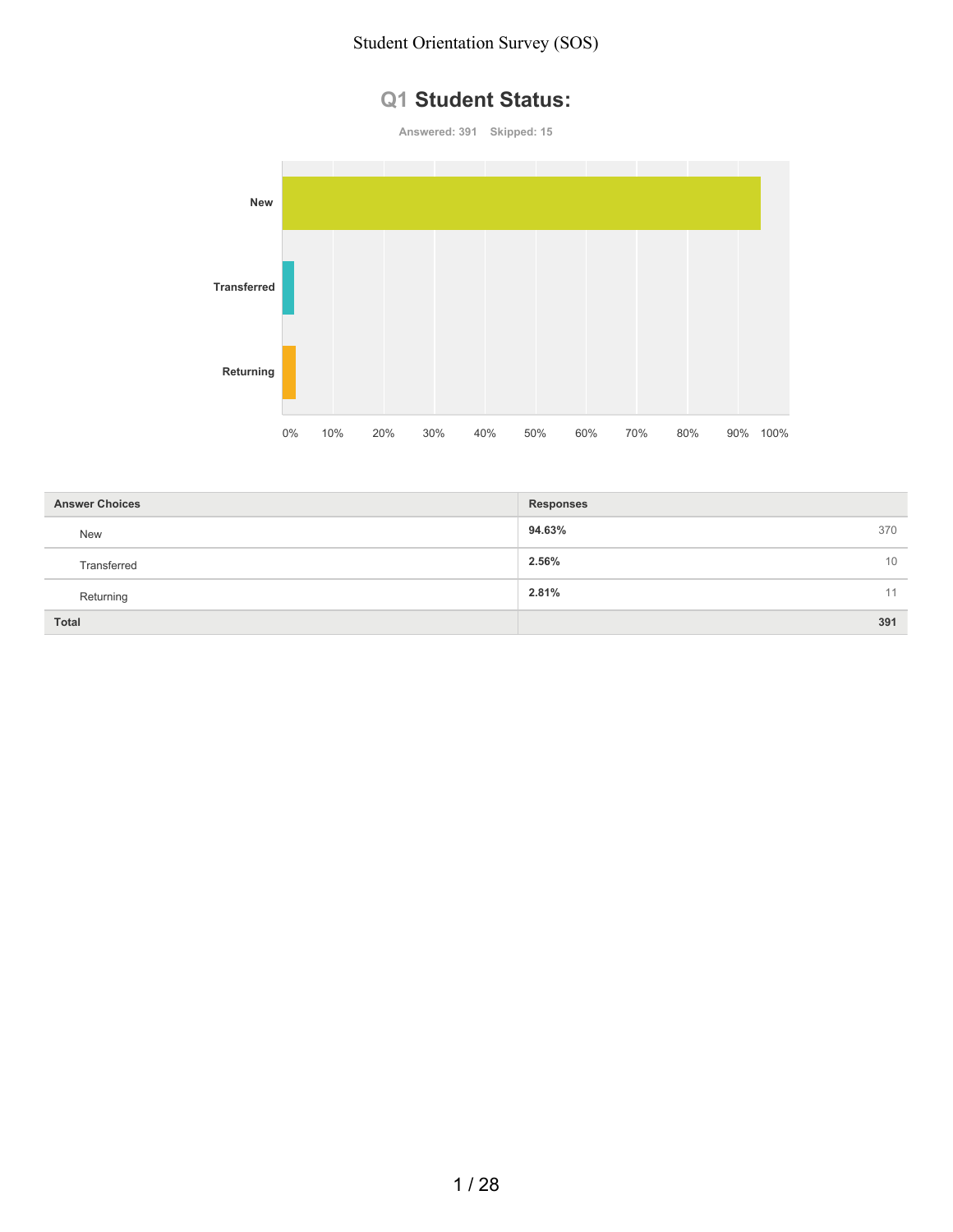# **Q2 Gender:**





| <b>Answer Choices</b> | <b>Responses</b> |     |
|-----------------------|------------------|-----|
| Male                  | 48.45%           | 188 |
| Female                | 51.55%           | 200 |
| Total                 |                  | 388 |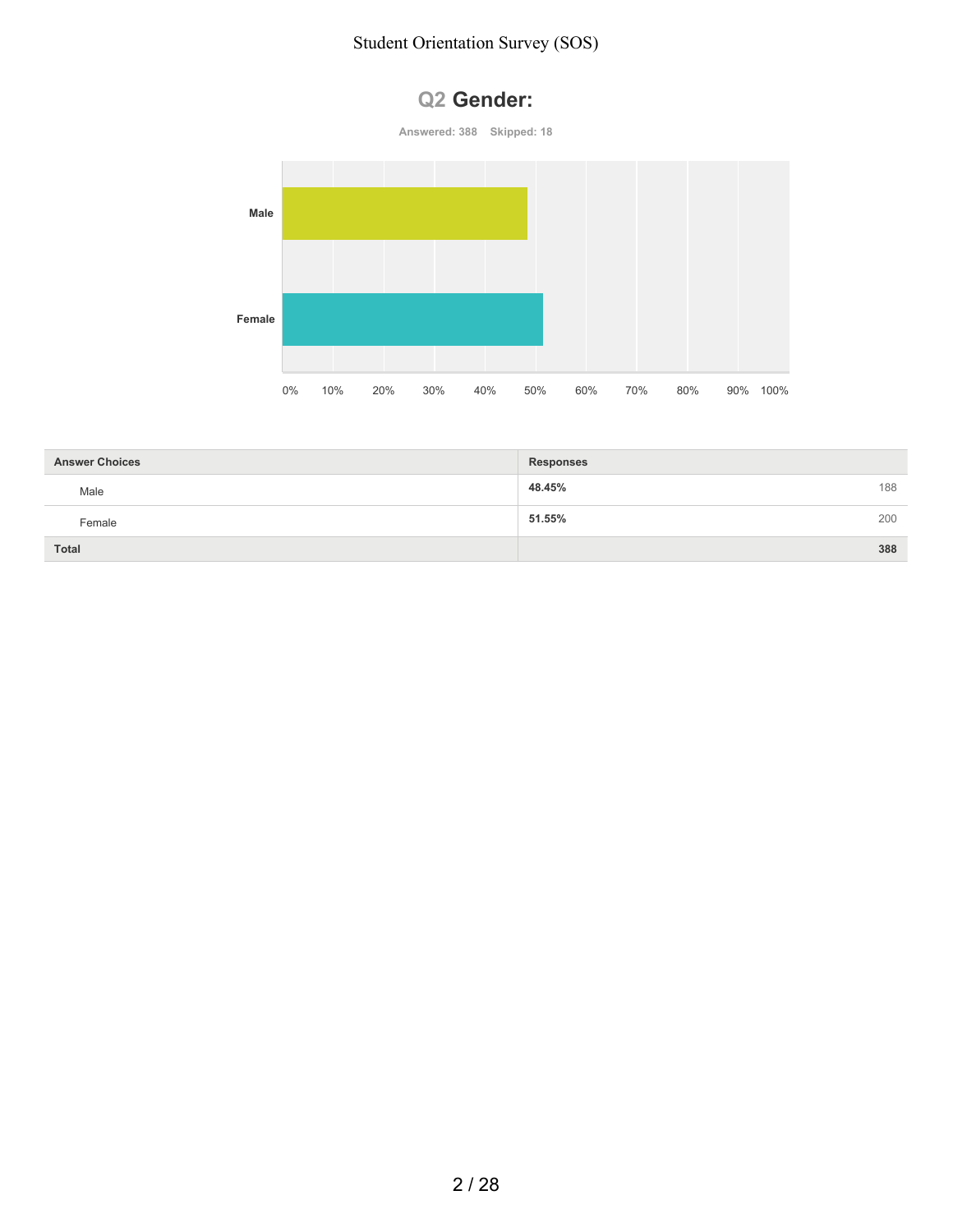

| <b>Answer Choices</b> | <b>Responses</b>           |
|-----------------------|----------------------------|
| National              | 25.19%<br>99               |
| Pohnpei               | 215<br>54.71%              |
| Kosrae                | 22<br>5.60%                |
| Chuuk                 | $\mathcal{S}$<br>0.76%     |
| Yap                   | 54<br>13.74%               |
| <b>FMI</b>            | $\overline{0}$<br>$0.00\%$ |
| Total                 | 393                        |

# **Q3 Campus:**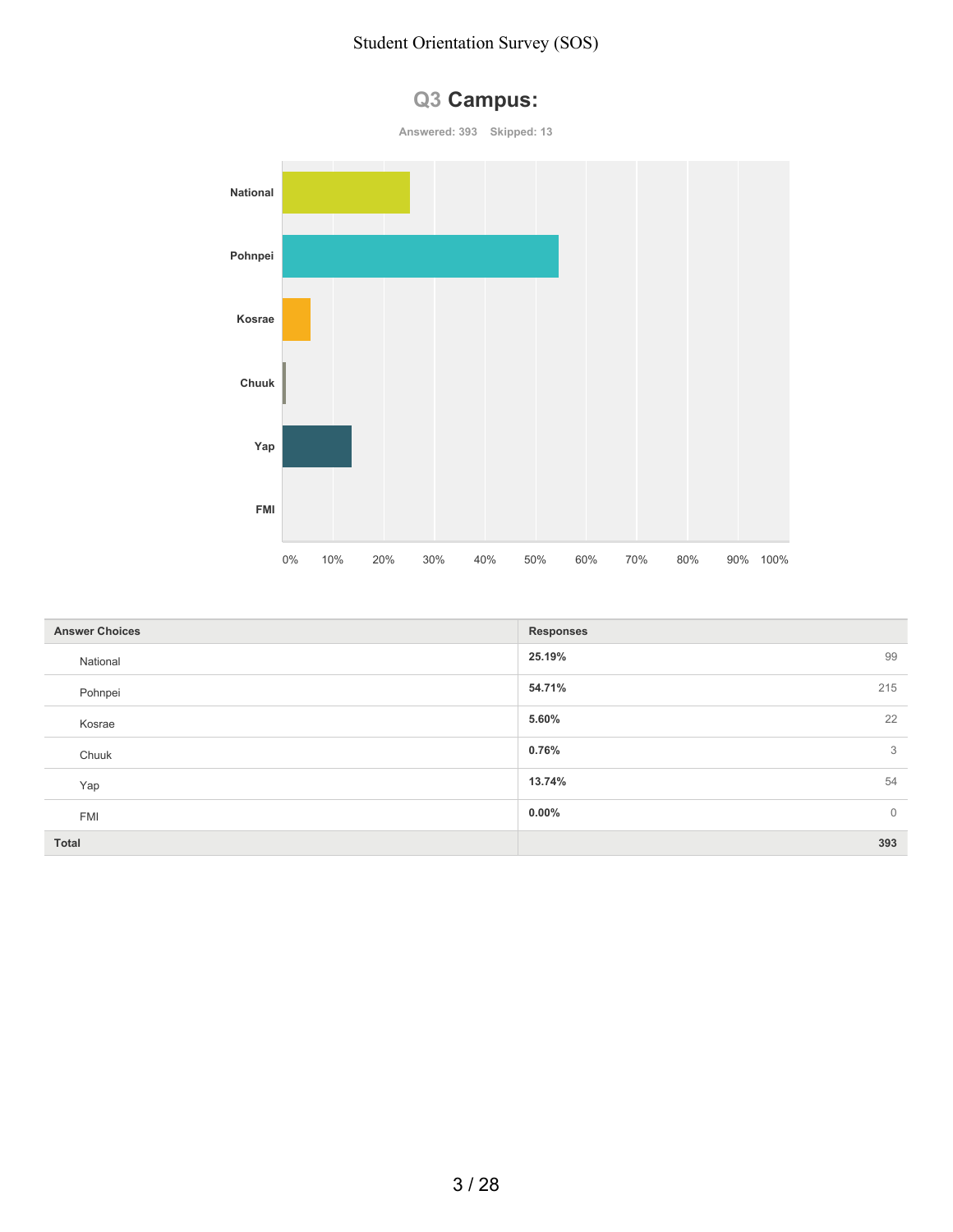# **Q4 Term enrolled: (e.g. Fall 2001)**

**Answered: 351 Skipped: 55**

| #              | <b>Responses</b> | Date               |
|----------------|------------------|--------------------|
| $\mathbf{1}$   | <b>AFT</b>       | 9/22/2014 1:15 PM  |
| 2              | <b>FALL 2014</b> | 9/22/2014 1:14 PM  |
| 3              | <b>FALL 2014</b> | 9/22/2014 1:13 PM  |
| 4              | <b>FALL 2014</b> | 9/22/2014 1:11 PM  |
| 5              | AA               | 9/22/2014 1:10 PM  |
| 6              | <b>FALL 2014</b> | 9/22/2014 1:09 PM  |
| $\overline{7}$ | <b>FALL 2014</b> | 9/22/2014 1:08 PM  |
| 8              | <b>FALL 2014</b> | 9/22/2014 1:04 PM  |
| 9              | <b>FALL 2014</b> | 9/22/2014 1:02 PM  |
| 10             | <b>FALL 2014</b> | 9/22/2014 12:58 PM |
| 11             | <b>FALL 2014</b> | 9/22/2014 12:57 PM |
| 12             | <b>FALL 2014</b> | 9/22/2014 12:55 PM |
| 13             | <b>FALL 2014</b> | 9/22/2014 12:54 PM |
| 14             | <b>FALL 2014</b> | 9/22/2014 12:52 PM |
| 15             | <b>FALL 2014</b> | 9/22/2014 12:51 PM |
| 16             | <b>FALL 2014</b> | 9/22/2014 12:50 PM |
| 17             | <b>FALL 2014</b> | 9/22/2014 12:48 PM |
| 18             | <b>FALL 2014</b> | 9/22/2014 12:47 PM |
| 19             | <b>FALL 2014</b> | 9/22/2014 12:44 PM |
| 20             | <b>FALL 2014</b> | 9/22/2014 12:43 PM |
| 21             | <b>FALL 2014</b> | 9/22/2014 12:41 PM |
| 22             | <b>FALL 2014</b> | 9/22/2014 12:40 PM |
| 23             | <b>FALL 2014</b> | 9/22/2014 12:39 PM |
| 24             | <b>FALL 2014</b> | 9/22/2014 12:37 PM |
| 25             | <b>FALL 2014</b> | 9/22/2014 12:35 PM |
| 26             | <b>FALL 2014</b> | 9/22/2014 12:25 PM |
| 27             | <b>FALL 2014</b> | 9/22/2014 12:24 PM |
| 28             | <b>FALL 2014</b> | 9/22/2014 12:23 PM |
| 29             | <b>FALL 2014</b> | 9/22/2014 12:22 PM |
| 30             | <b>FALL 2014</b> | 9/22/2014 12:20 PM |
| 31             | <b>FALL 2014</b> | 9/22/2014 12:19 PM |
| 32             | <b>FALL 2014</b> | 9/22/2014 12:18 PM |
| 33             | <b>FALL 2014</b> | 9/22/2014 12:17 PM |
| 34             | <b>FALL 2014</b> | 9/22/2014 12:16 PM |
| 35             | <b>FALL 2014</b> | 9/22/2014 12:15 PM |
|                |                  |                    |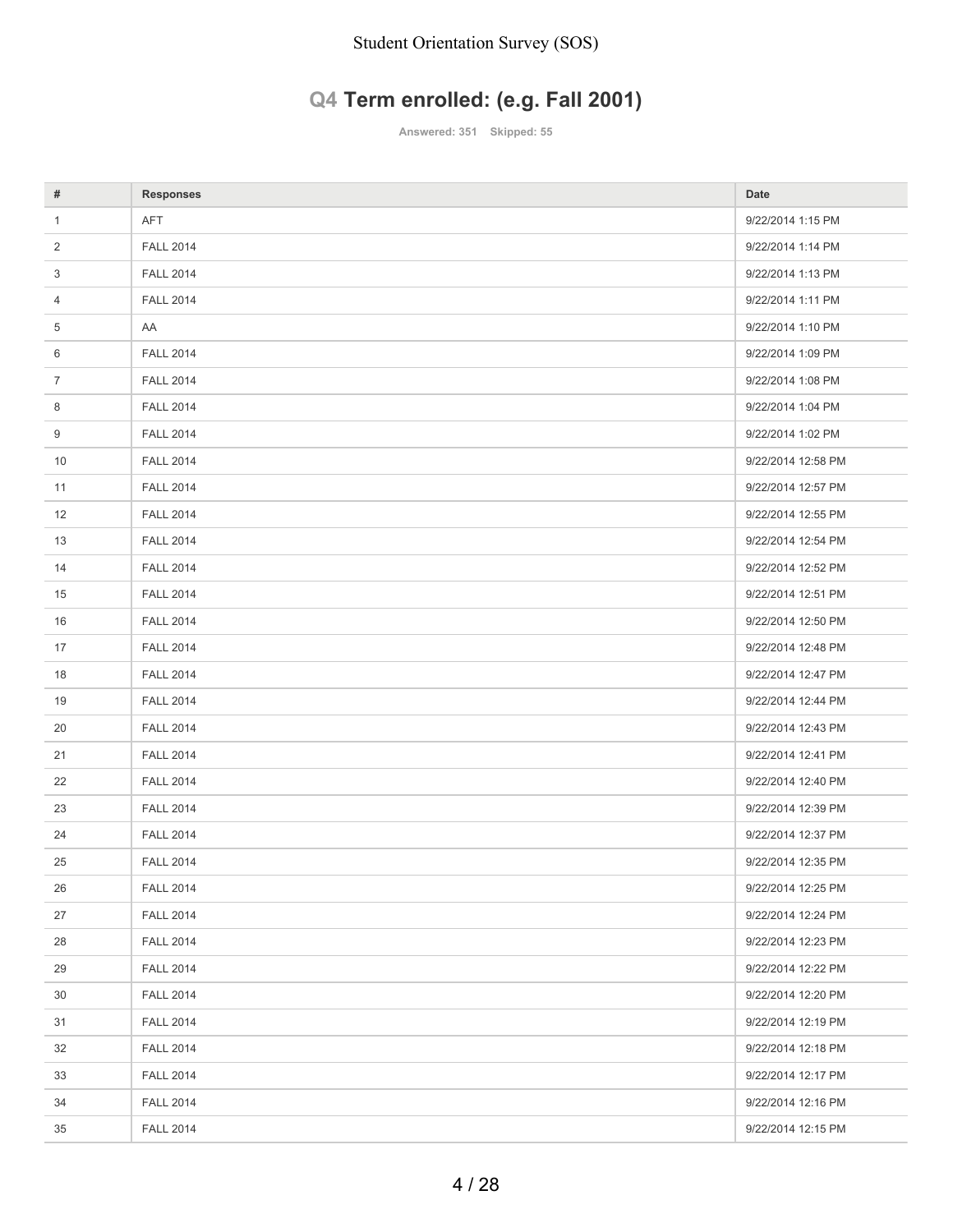| 36 | <b>FALL 2014</b> | 9/22/2014 12:13 PM |
|----|------------------|--------------------|
| 37 | <b>FALL 2014</b> | 9/22/2014 12:12 PM |
| 38 | <b>FALL 2014</b> | 9/22/2014 12:02 PM |
| 39 | <b>FALL 2014</b> | 9/22/2014 11:54 AM |
| 40 | <b>FALL 2014</b> | 9/22/2014 11:49 AM |
| 41 | <b>FALL 2014</b> | 9/22/2014 11:40 AM |
| 42 | <b>FALL 2014</b> | 9/22/2014 11:37 AM |
| 43 | <b>FALL 2014</b> | 9/22/2014 11:36 AM |
| 44 | <b>FALL 2014</b> | 9/22/2014 11:35 AM |
| 45 | <b>FALL 2014</b> | 9/22/2014 11:32 AM |
| 46 | <b>FALL 2014</b> | 9/22/2014 11:30 AM |
| 47 | <b>FALL 2014</b> | 9/22/2014 11:27 AM |
| 48 | <b>FALL 2014</b> | 9/22/2014 11:26 AM |
| 49 | <b>Fall 2014</b> | 9/22/2014 10:20 AM |
| 50 | <b>Fall 2014</b> | 9/22/2014 10:18 AM |
| 51 | <b>Fall 2014</b> | 9/22/2014 10:17 AM |
| 52 | <b>Fall 2014</b> | 9/22/2014 10:15 AM |
| 53 | <b>Fall 2014</b> | 9/22/2014 10:14 AM |
| 54 | <b>Fall 2014</b> | 9/22/2014 10:12 AM |
| 55 | <b>Fall 2014</b> | 9/22/2014 10:10 AM |
| 56 | <b>Fall 2014</b> | 9/22/2014 10:09 AM |
| 57 | <b>Fall 2014</b> | 9/22/2014 10:08 AM |
| 58 | <b>Fall 2014</b> | 9/22/2014 10:07 AM |
| 59 | <b>Fall 2014</b> | 9/22/2014 10:06 AM |
| 60 | <b>Fall 2014</b> | 9/22/2014 10:05 AM |
| 61 | <b>Fall 2014</b> | 9/22/2014 10:05 AM |
| 62 | <b>Fall 2014</b> | 9/19/2014 12:06 PM |
| 63 | <b>Fall 2014</b> | 9/19/2014 12:02 PM |
| 64 | <b>Fall 2014</b> | 9/19/2014 12:00 PM |
| 65 | <b>Fall 2014</b> | 9/19/2014 11:59 AM |
| 66 | <b>Fall 2014</b> | 9/19/2014 11:58 AM |
| 67 | <b>Fall 2014</b> | 9/19/2014 11:52 AM |
| 68 | <b>Fall 2014</b> | 9/19/2014 11:50 AM |
| 69 | <b>Fall 2014</b> | 9/19/2014 11:48 AM |
| 70 | <b>Fall 2014</b> | 9/19/2014 11:47 AM |
| 71 | <b>Fall 2014</b> | 9/19/2014 11:46 AM |
| 72 | <b>Fall 2014</b> | 9/19/2014 11:45 AM |
| 73 | <b>Fall 2014</b> | 9/19/2014 11:44 AM |
| 74 | <b>Fall 2014</b> | 9/19/2014 11:42 AM |
| 75 | <b>Fall 2014</b> | 9/19/2014 11:38 AM |
| 76 | <b>Fall 2014</b> | 9/19/2014 11:35 AM |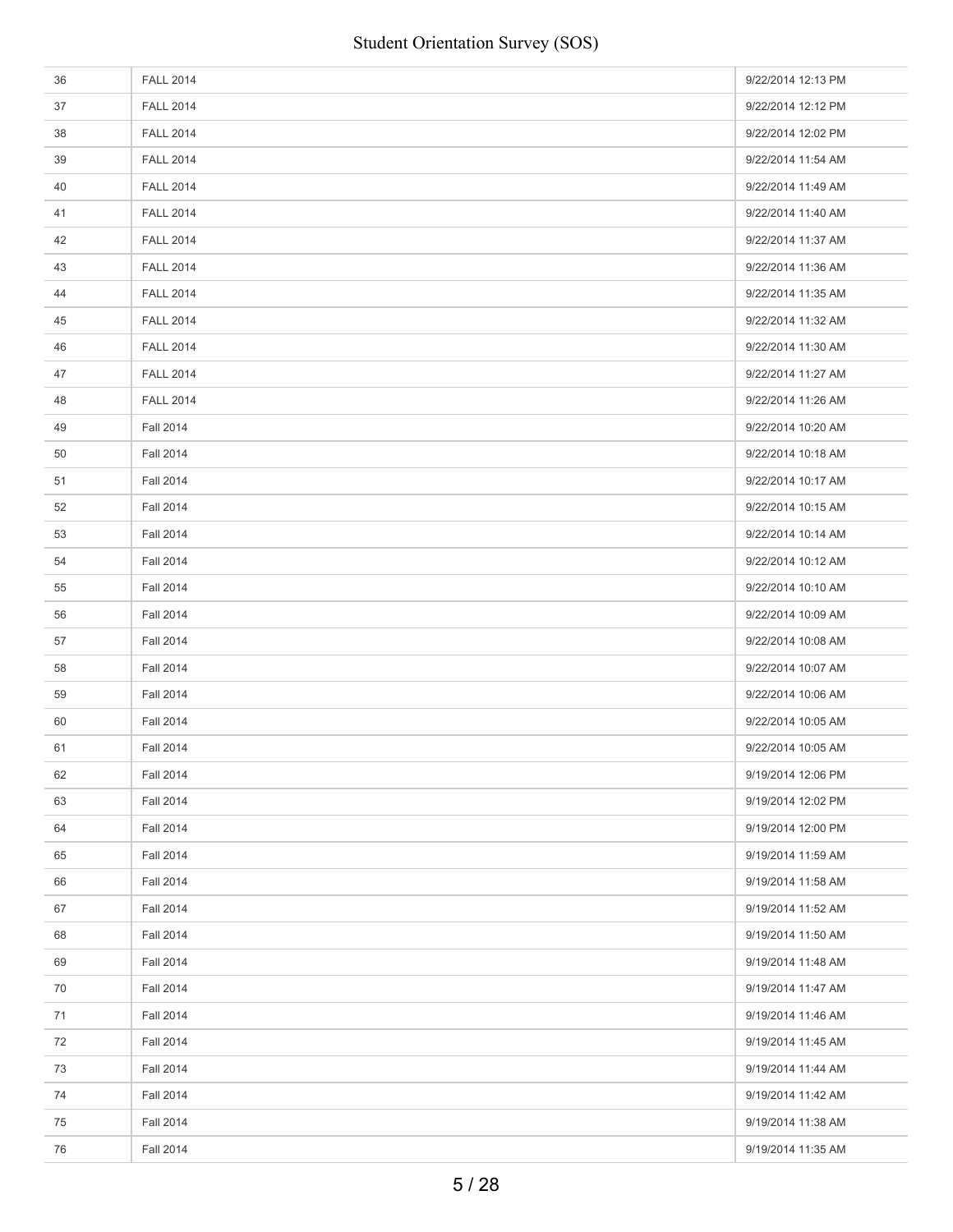| 77  | <b>Fall 2014</b> | 9/19/2014 11:34 AM |
|-----|------------------|--------------------|
| 78  | <b>Fall 2014</b> | 9/19/2014 11:32 AM |
| 79  | <b>Fall 2014</b> | 9/19/2014 11:29 AM |
| 80  | <b>Fall 2014</b> | 9/19/2014 11:23 AM |
| 81  | <b>Fall 2014</b> | 9/19/2014 11:16 AM |
| 82  | <b>Fall 2014</b> | 9/19/2014 11:14 AM |
| 83  | <b>Fall 2014</b> | 9/19/2014 11:13 AM |
| 84  | <b>Fall 2014</b> | 9/19/2014 11:12 AM |
| 85  | <b>Fall 2014</b> | 9/19/2014 11:11 AM |
| 86  | <b>Fall 2014</b> | 9/19/2014 11:10 AM |
| 87  | <b>Fall 2014</b> | 9/19/2014 11:09 AM |
| 88  | <b>Fall 2014</b> | 9/19/2014 11:07 AM |
| 89  | <b>Fall 2014</b> | 9/19/2014 11:04 AM |
| 90  | <b>Fall 2014</b> | 9/19/2014 11:00 AM |
| 91  | <b>Fall 2014</b> | 9/19/2014 10:46 AM |
| 92  | <b>Fall 2014</b> | 9/19/2014 10:45 AM |
| 93  | <b>Fall 2014</b> | 9/19/2014 10:38 AM |
| 94  | <b>Fall 2014</b> | 9/19/2014 10:35 AM |
| 95  | <b>Fall 2014</b> | 9/19/2014 10:30 AM |
| 96  | <b>Fall 2014</b> | 9/19/2014 10:27 AM |
| 97  | <b>Fall 2014</b> | 9/19/2014 10:19 AM |
| 98  | <b>Fall 2014</b> | 9/19/2014 10:17 AM |
| 99  | <b>Fall 2014</b> | 9/19/2014 10:16 AM |
| 100 | <b>Fall 2014</b> | 9/19/2014 10:09 AM |
| 101 | <b>Fall 2014</b> | 9/18/2014 5:55 PM  |
| 102 | <b>Fall 2014</b> | 9/18/2014 5:53 PM  |
| 103 | <b>Fall 2014</b> | 9/18/2014 5:50 PM  |
| 104 | <b>Fall 2014</b> | 9/18/2014 5:47 PM  |
| 105 | <b>Fall 2014</b> | 9/18/2014 5:45 PM  |
| 106 | <b>Fall 2014</b> | 9/18/2014 5:41 PM  |
| 107 | <b>Fall 2014</b> | 9/18/2014 5:39 PM  |
| 108 | <b>Fall 2014</b> | 9/18/2014 5:32 PM  |
| 109 | <b>Fall 2014</b> | 9/18/2014 5:28 PM  |
| 110 | <b>Fall 2014</b> | 9/18/2014 5:27 PM  |
| 111 | <b>Fall 2014</b> | 9/18/2014 5:26 PM  |
| 112 | <b>Fall 2014</b> | 9/18/2014 5:25 PM  |
| 113 | <b>Fall 2014</b> | 9/18/2014 5:24 PM  |
| 114 | <b>Fall 2014</b> | 9/18/2014 5:23 PM  |
| 115 | <b>Fall 2014</b> | 9/18/2014 5:21 PM  |
| 116 | <b>Fall 2014</b> | 9/18/2014 5:19 PM  |
| 117 | <b>Fall 2014</b> | 9/18/2014 5:18 PM  |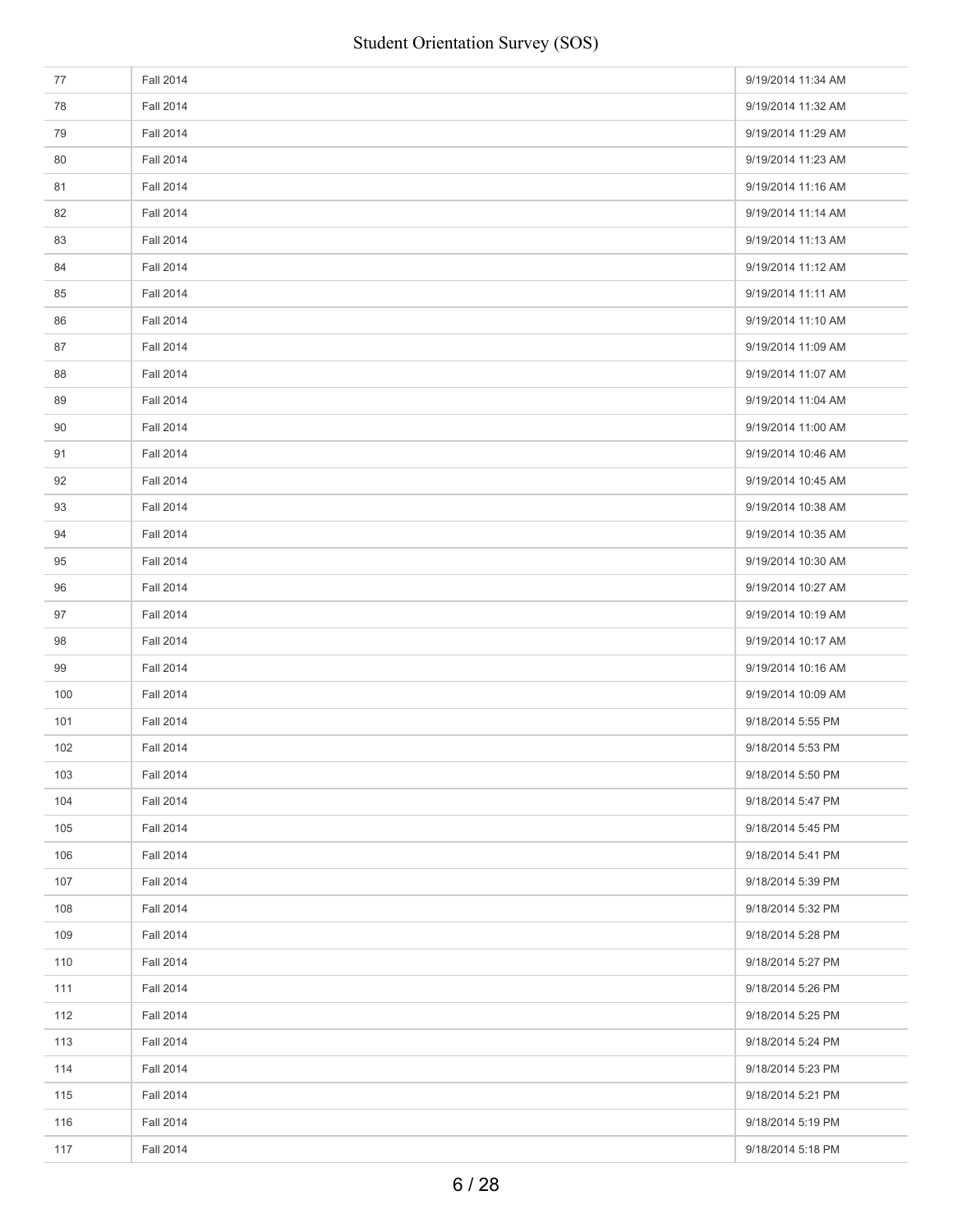| 118 | <b>Fall 2014</b> | 9/18/2014 5:16 PM |
|-----|------------------|-------------------|
| 119 | <b>Fall 2014</b> | 9/18/2014 5:15 PM |
| 120 | <b>Fall 2014</b> | 9/18/2014 5:08 PM |
| 121 | <b>Fall 2014</b> | 9/18/2014 5:07 PM |
| 122 | <b>Fall 2014</b> | 9/18/2014 5:06 PM |
| 123 | <b>Fall 2014</b> | 9/18/2014 5:05 PM |
| 124 | <b>Fall 2014</b> | 9/18/2014 5:04 PM |
| 125 | <b>Fall 2014</b> | 9/18/2014 5:03 PM |
| 126 | <b>Fall 2014</b> | 9/18/2014 5:02 PM |
| 127 | <b>Fall 2014</b> | 9/18/2014 5:00 PM |
| 128 | <b>Fall 2014</b> | 9/18/2014 4:59 PM |
| 129 | <b>Fall 2014</b> | 9/18/2014 4:57 PM |
| 130 | <b>Fall 2014</b> | 9/18/2014 4:56 PM |
| 131 | <b>Fall 2014</b> | 9/18/2014 4:54 PM |
| 132 | <b>Fall 2014</b> | 9/18/2014 4:53 PM |
| 133 | <b>Fall 2014</b> | 9/18/2014 4:52 PM |
| 134 | <b>Fall 2014</b> | 9/18/2014 4:49 PM |
| 135 | <b>Fall 2014</b> | 9/18/2014 4:45 PM |
| 136 | <b>Fall 2014</b> | 9/18/2014 4:44 PM |
| 137 | <b>Fall 2014</b> | 9/18/2014 4:43 PM |
| 138 | <b>Fall 2014</b> | 9/18/2014 4:42 PM |
| 139 | <b>Fall 2014</b> | 9/18/2014 4:39 PM |
| 140 | <b>Fall 2014</b> | 9/18/2014 4:36 PM |
| 141 | <b>FALL 2014</b> | 9/15/2014 4:37 AM |
| 142 | <b>FALL 2014</b> | 9/15/2014 4:34 AM |
| 143 | <b>FALL 2014</b> | 9/15/2014 4:28 AM |
| 144 | <b>FALL 2014</b> | 9/15/2014 4:26 AM |
| 145 | <b>FALL 2014</b> | 9/15/2014 4:25 AM |
| 146 | <b>FALL 2014</b> | 9/15/2014 4:23 AM |
| 147 | <b>FALL 2014</b> | 9/15/2014 4:16 AM |
| 148 | <b>FALL 2014</b> | 9/15/2014 4:15 AM |
| 149 | <b>FALL 2014</b> | 9/15/2014 4:13 AM |
| 150 | <b>FALL 2014</b> | 9/15/2014 4:10 AM |
| 151 | <b>FALL 2014</b> | 9/15/2014 4:09 AM |
| 152 | <b>FALL 2014</b> | 9/15/2014 4:07 AM |
| 153 | <b>FALL 2014</b> | 9/15/2014 4:05 AM |
| 154 | <b>FALL 2014</b> | 9/15/2014 4:01 AM |
| 155 | <b>FALL 2014</b> | 9/15/2014 4:00 AM |
| 156 | <b>FALL 2014</b> | 9/15/2014 3:59 AM |
| 157 | <b>FALL 2014</b> | 9/15/2014 3:56 AM |
| 158 | <b>FALL 2014</b> | 9/15/2014 3:54 AM |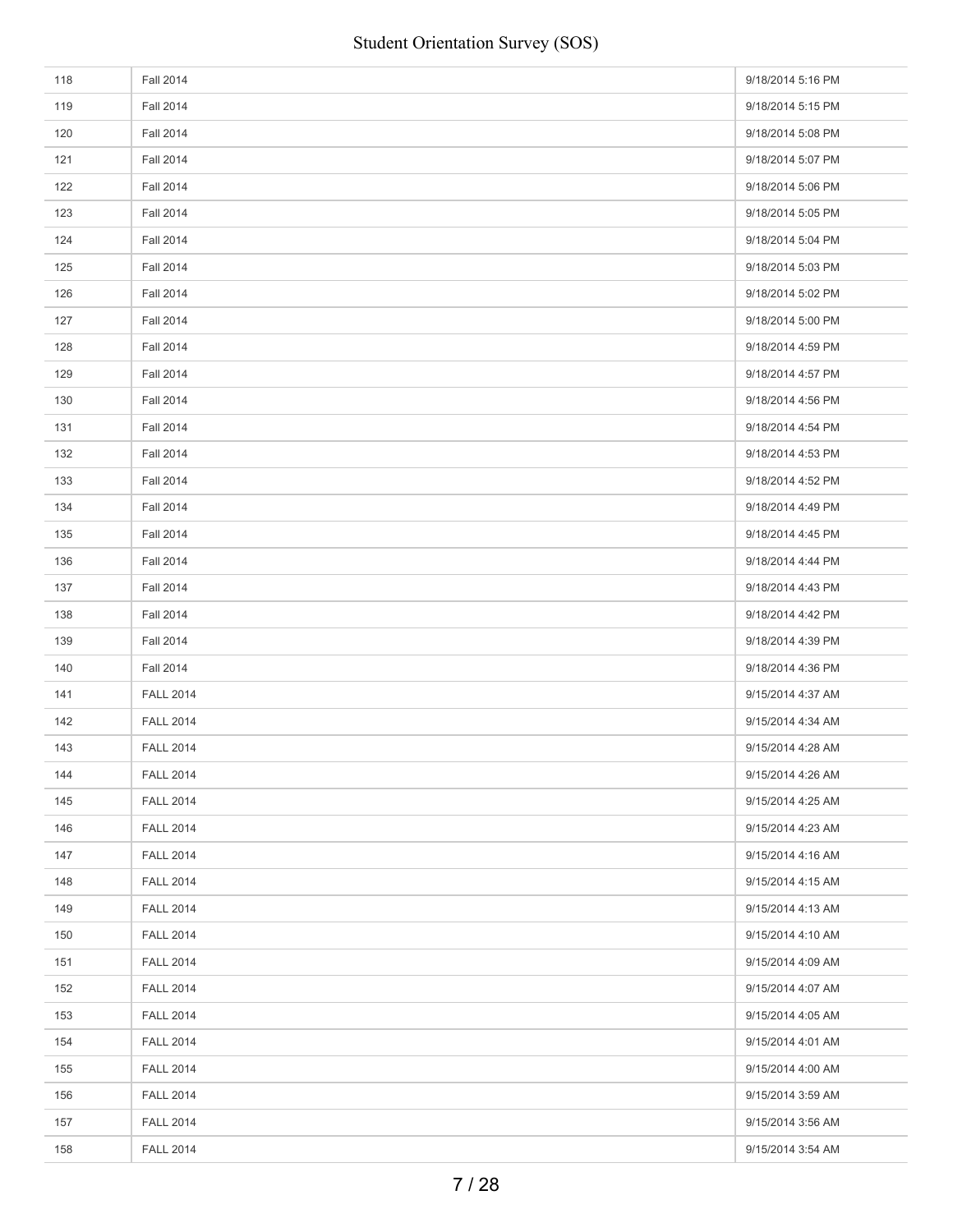| 159 | <b>FALL 2014</b> | 9/15/2014 3:53 AM  |
|-----|------------------|--------------------|
| 160 | <b>FALL 2014</b> | 9/15/2014 3:51 AM  |
| 161 | <b>FALL 2014</b> | 9/15/2014 3:48 AM  |
| 162 | <b>FALL 2014</b> | 9/15/2014 3:47 AM  |
| 163 | <b>FALL 2014</b> | 9/15/2014 3:46 AM  |
| 164 | <b>FALL 2014</b> | 9/15/2014 3:44 AM  |
| 165 | <b>FALL 2014</b> | 9/15/2014 3:42 AM  |
| 166 | <b>FALL 2014</b> | 9/15/2014 3:42 AM  |
| 167 | <b>FALL 2014</b> | 9/15/2014 3:39 AM  |
| 168 | <b>FALL 2014</b> | 9/15/2014 3:35 AM  |
| 169 | <b>FALL 2014</b> | 9/15/2014 3:33 AM  |
| 170 | <b>FALL 2014</b> | 9/15/2014 3:31 AM  |
| 171 | <b>FALL 2014</b> | 9/15/2014 3:30 AM  |
| 172 | <b>FALL 2014</b> | 9/15/2014 3:21 AM  |
| 173 | <b>FALL 2014</b> | 9/15/2014 2:59 AM  |
| 174 | <b>FALL 2014</b> | 9/15/2014 2:57 AM  |
| 175 | <b>FALL 2014</b> | 9/15/2014 2:55 AM  |
| 176 | <b>FALL 2014</b> | 9/15/2014 2:50 AM  |
| 177 | <b>FALL 2014</b> | 9/15/2014 2:47 AM  |
| 178 | <b>FALL 2014</b> | 9/15/2014 2:44 AM  |
| 179 | <b>FALL 2014</b> | 9/15/2014 2:36 AM  |
| 180 | <b>FALL 2014</b> | 9/15/2014 2:33 AM  |
| 181 | <b>FALL 2014</b> | 9/15/2014 2:30 AM  |
| 182 | <b>FALL 2014</b> | 9/15/2014 2:19 AM  |
| 183 | <b>FALL 2014</b> | 9/15/2014 2:17 AM  |
| 184 | <b>FALL 2014</b> | 9/15/2014 2:11 AM  |
| 185 | <b>FALL 2014</b> | 9/15/2014 2:08 AM  |
| 186 | <b>FALL 2014</b> | 9/15/2014 2:05 AM  |
| 187 | <b>FALL 2014</b> | 9/15/2014 1:49 AM  |
| 188 | <b>FALL 2014</b> | 9/15/2014 1:41 AM  |
| 189 | <b>FALL 2014</b> | 9/15/2014 1:39 AM  |
| 190 | <b>FALL 2014</b> | 9/15/2014 1:34 AM  |
| 191 | <b>FALL 2014</b> | 9/15/2014 1:29 AM  |
| 192 | <b>FALL 2014</b> | 9/15/2014 1:18 AM  |
| 193 | <b>FALL 2014</b> | 9/15/2014 1:15 AM  |
| 194 | <b>FALL 2014</b> | 9/15/2014 12:54 AM |
| 195 | <b>FALL 2014</b> | 9/15/2014 12:45 AM |
| 196 | fall 2014        | 9/15/2014 12:34 AM |
| 197 | fall 2014        | 9/15/2014 12:29 AM |
| 198 | fall 2014        | 9/15/2014 12:29 AM |
| 199 | fall 2014        | 9/15/2014 12:23 AM |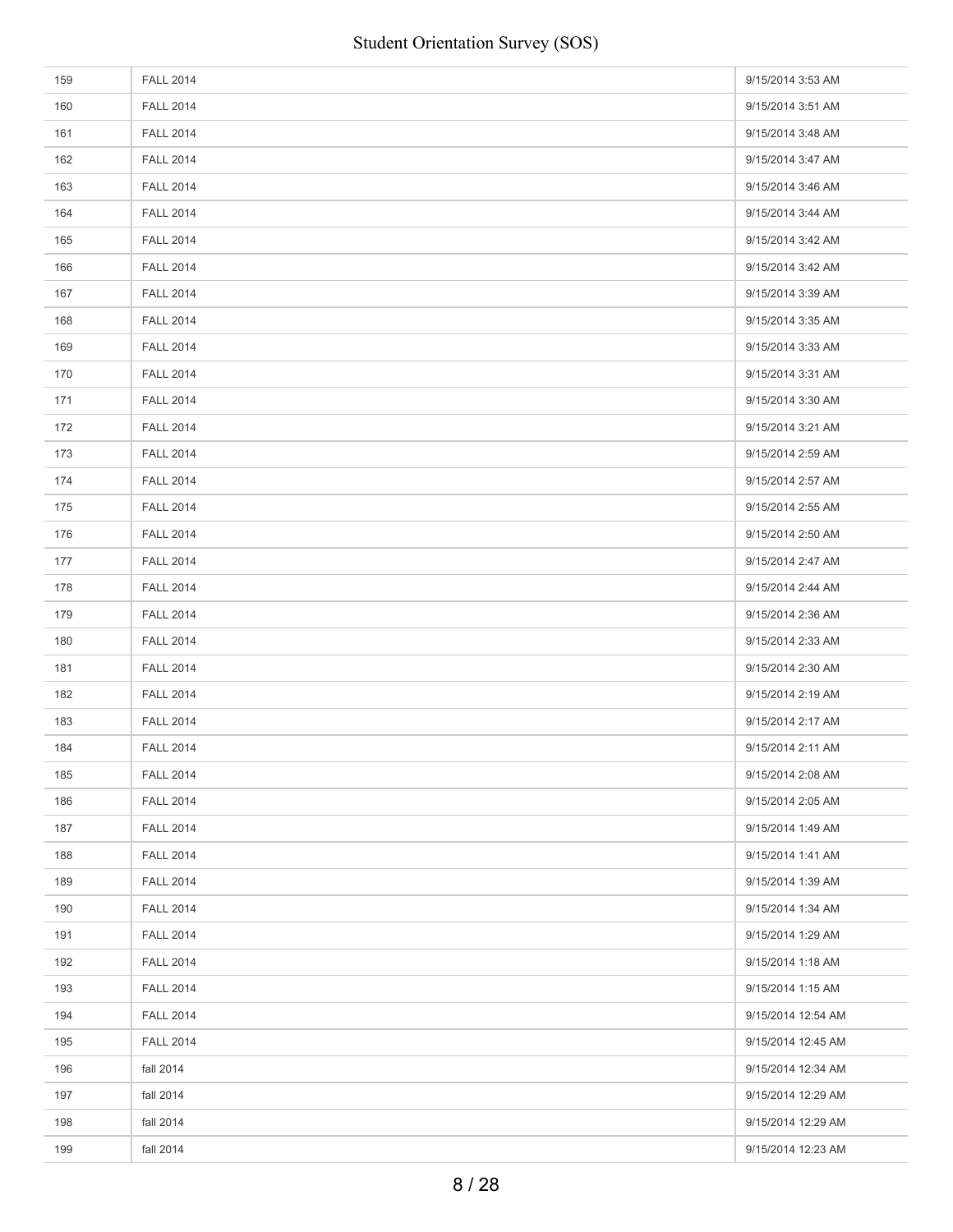| 200 | fall 2014        | 9/15/2014 12:19 AM |
|-----|------------------|--------------------|
| 201 | fall 2014        | 9/15/2014 12:14 AM |
| 202 | <b>FALL 2014</b> | 9/9/2014 10:26 AM  |
| 203 | <b>FALL 2014</b> | 9/9/2014 10:19 AM  |
| 204 | <b>FALL 2014</b> | 9/9/2014 10:16 AM  |
| 205 | <b>FALL 2014</b> | 9/9/2014 10:14 AM  |
| 206 | <b>FALL 2014</b> | 9/9/2014 10:12 AM  |
| 207 | <b>FALL 2014</b> | 9/9/2014 10:10 AM  |
| 208 | <b>FALL 2014</b> | 9/9/2014 10:08 AM  |
| 209 | <b>FALL 2014</b> | 9/9/2014 10:06 AM  |
| 210 | <b>FALL 2014</b> | 9/9/2014 10:04 AM  |
| 211 | <b>Fall 2014</b> | 9/4/2014 4:35 PM   |
| 212 | <b>Fall 2014</b> | 9/4/2014 4:31 PM   |
| 213 | <b>Fall 2014</b> | 9/4/2014 4:25 PM   |
| 214 | <b>Fall 2014</b> | 9/4/2014 4:23 PM   |
| 215 | <b>FALL 2014</b> | 9/4/2014 3:49 PM   |
| 216 | <b>FALL 2014</b> | 9/4/2014 3:46 PM   |
| 217 | <b>FALL 2014</b> | 9/4/2014 3:44 PM   |
| 218 | <b>FALL 2014</b> | 9/4/2014 3:32 PM   |
| 219 | <b>FALL 2014</b> | 9/4/2014 3:23 PM   |
| 220 | <b>Fall 2014</b> | 9/4/2014 3:19 PM   |
| 221 | <b>FALL 2014</b> | 9/4/2014 3:18 PM   |
| 222 | <b>FALL 2014</b> | 9/4/2014 3:15 PM   |
| 223 | 2014-15          | 9/4/2014 3:13 PM   |
| 224 | <b>Fall 2014</b> | 9/4/2014 3:08 PM   |
| 225 | <b>FALL 2014</b> | 9/4/2014 3:08 PM   |
| 226 | <b>FALL 2014</b> | 9/4/2014 3:07 PM   |
| 227 | <b>FALL 2014</b> | 9/4/2014 3:05 PM   |
| 228 | <b>Fall 2014</b> | 9/4/2014 3:05 PM   |
| 229 | <b>Fall 2014</b> | 9/4/2014 2:57 PM   |
| 230 | <b>FALL 2014</b> | 9/4/2014 2:52 PM   |
| 231 | <b>FALL 2014</b> | 9/4/2014 2:47 PM   |
| 232 | <b>Fall 2014</b> | 9/4/2014 2:41 PM   |
| 233 | <b>FALL 2014</b> | 9/4/2014 2:34 PM   |
| 234 | <b>Fall 2014</b> | 9/4/2014 2:29 PM   |
| 235 | <b>Fall 2014</b> | 9/4/2014 2:19 PM   |
| 236 | <b>Fall 2014</b> | 9/4/2014 2:15 PM   |
| 237 | <b>Fall 2014</b> | 9/4/2014 2:05 PM   |
| 238 | <b>Fall 2014</b> | 9/4/2014 2:01 PM   |
| 239 | <b>Fall 2014</b> | 9/4/2014 2:00 PM   |
| 240 | <b>Fall 2014</b> | 9/4/2014 1:53 PM   |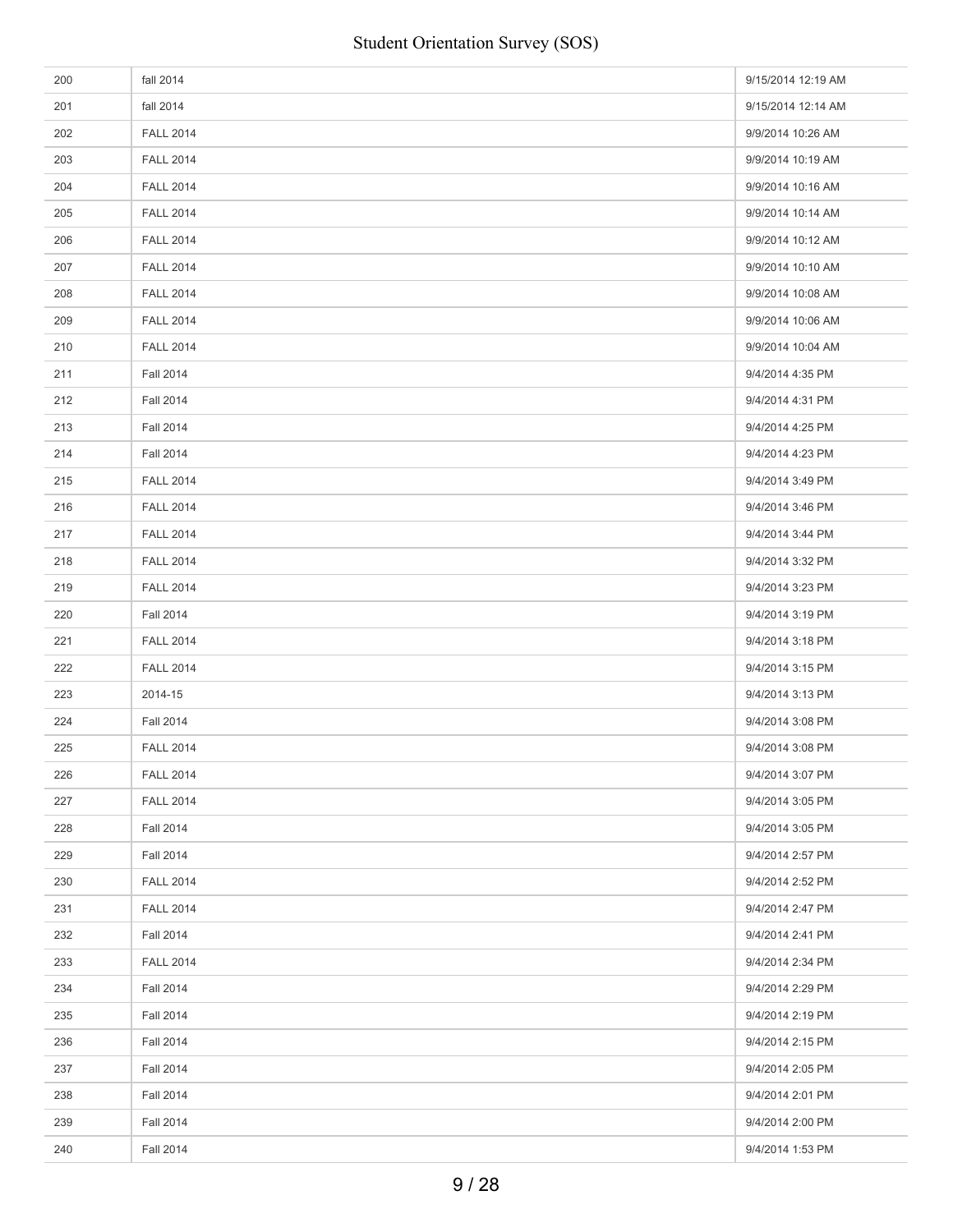| 241 | <b>Fall 2014</b> | 9/4/2014 1:51 PM  |
|-----|------------------|-------------------|
| 242 | <b>Fall 2014</b> | 9/4/2014 1:45 PM  |
| 243 | <b>Fall 2014</b> | 9/4/2014 1:39 PM  |
| 244 | <b>Fall 2014</b> | 9/4/2014 1:33 PM  |
| 245 | <b>Fall 2014</b> | 9/4/2014 1:25 PM  |
| 246 | <b>Fall 2014</b> | 9/4/2014 1:21 PM  |
| 247 | <b>Fall 2014</b> | 9/4/2014 1:14 PM  |
| 248 | <b>Fall 2014</b> | 9/4/2014 1:11 PM  |
| 249 | <b>Fall 2014</b> | 9/4/2014 1:07 PM  |
| 250 | <b>Fall 2014</b> | 9/4/2014 1:03 PM  |
| 251 | <b>Fall 2014</b> | 9/4/2014 1:00 PM  |
| 252 | <b>Fall 2014</b> | 9/4/2014 12:57 PM |
| 253 | <b>Fall 2014</b> | 9/4/2014 12:54 PM |
| 254 | <b>Fall 2014</b> | 9/4/2014 12:48 PM |
| 255 | <b>Fall 2014</b> | 9/4/2014 12:42 PM |
| 256 | <b>Fall 2014</b> | 9/4/2014 12:35 PM |
| 257 | <b>Fall 2014</b> | 9/4/2014 12:23 PM |
| 258 | <b>Fall 2014</b> | 9/4/2014 12:15 PM |
| 259 | <b>Fall 2014</b> | 9/4/2014 12:13 PM |
| 260 | <b>Fall 2014</b> | 9/4/2014 12:11 PM |
| 261 | fall 2014        | 9/4/2014 11:22 AM |
| 262 | <b>Fall 2014</b> | 9/4/2014 11:21 AM |
| 263 | fall 2014        | 9/4/2014 11:20 AM |
| 264 | <b>FALL2014</b>  | 9/4/2014 11:18 AM |
| 265 | fall 2014        | 9/4/2014 10:48 AM |
| 266 | fall 2014        | 9/4/2014 10:46 AM |
| 267 | fall 2014        | 9/4/2014 10:44 AM |
| 268 | fall 2014        | 9/4/2014 10:41 AM |
| 269 | <b>Fall 2014</b> | 9/4/2014 10:39 AM |
| 270 | fall 2014        | 9/4/2014 10:38 AM |
| 271 | <b>FALL2014</b>  | 9/4/2014 10:33 AM |
| 272 | fall 2014        | 9/4/2014 10:31 AM |
| 273 | fall 2014        | 9/4/2014 10:27 AM |
| 274 | fall 2014        | 9/4/2014 10:24 AM |
| 275 | <b>Fall 2014</b> | 9/3/2014 8:40 PM  |
| 276 | <b>Fall 2014</b> | 9/3/2014 8:38 PM  |
| 277 | <b>FALL2014</b>  | 9/3/2014 8:37 PM  |
| 278 | <b>Fall 2014</b> | 9/3/2014 8:36 PM  |
| 279 | <b>FALL2014</b>  | 9/3/2014 8:36 PM  |
| 280 | <b>FALL2014</b>  | 9/3/2014 8:34 PM  |
| 281 | fall 2014        | 9/3/2014 8:32 PM  |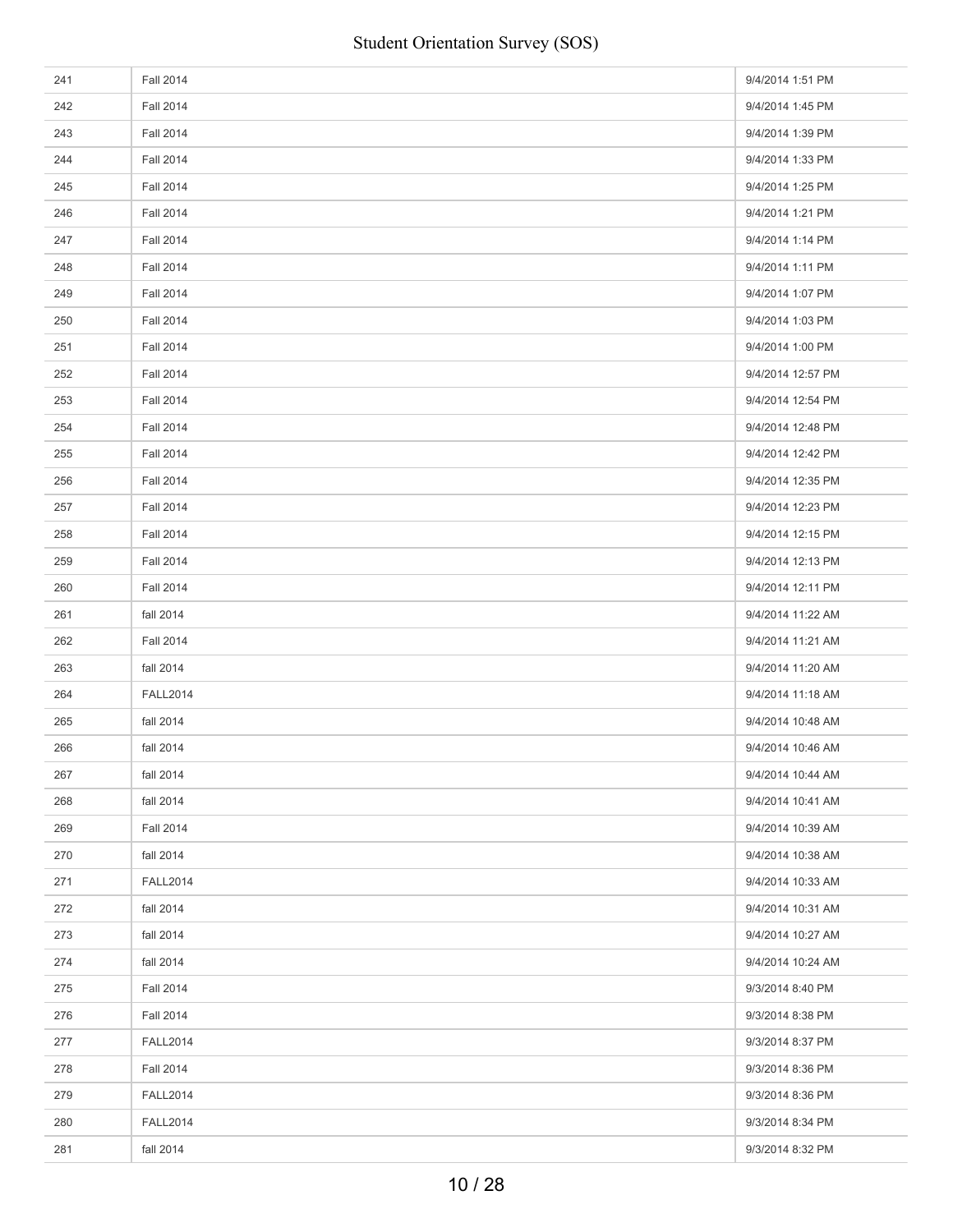| 282 | fall2014         | 9/3/2014 8:31 PM |
|-----|------------------|------------------|
| 283 | <b>Fall 2014</b> | 9/3/2014 8:30 PM |
| 284 | <b>Fall 2014</b> | 9/3/2014 8:29 PM |
| 285 | <b>Fall 2014</b> | 9/3/2014 8:27 PM |
| 286 | fall 2014        | 9/3/2014 8:26 PM |
| 287 | <b>Fall 2014</b> | 9/3/2014 8:26 PM |
| 288 | <b>Fall 2014</b> | 9/3/2014 8:21 PM |
| 289 | <b>Fall 2014</b> | 9/3/2014 8:16 PM |
| 290 | <b>Fall 2014</b> | 9/3/2014 8:15 PM |
| 291 | <b>Fall 2014</b> | 9/3/2014 8:13 PM |
| 292 | <b>Fall 2014</b> | 9/3/2014 8:12 PM |
| 293 | <b>Fall 2014</b> | 9/3/2014 8:09 PM |
| 294 | <b>Fall 2014</b> | 9/3/2014 8:07 PM |
| 295 | <b>Fall 2014</b> | 9/3/2014 8:07 PM |
| 296 | <b>Fall 2014</b> | 9/3/2014 8:04 PM |
| 297 | <b>Fall 2014</b> | 9/3/2014 8:03 PM |
| 298 | <b>Fall 2014</b> | 9/3/2014 8:03 PM |
| 299 | <b>Fall 2014</b> | 9/3/2014 8:02 PM |
| 300 | <b>Fall 2014</b> | 9/3/2014 8:01 PM |
| 301 | <b>Fall 2014</b> | 9/3/2014 8:01 PM |
| 302 | <b>Fall 2014</b> | 9/3/2014 7:59 PM |
| 303 | <b>Fall 2014</b> | 9/3/2014 7:59 PM |
| 304 | <b>Fall 2014</b> | 9/3/2014 7:57 PM |
| 305 | <b>Fall 2014</b> | 9/3/2014 7:56 PM |
| 306 | <b>Fall 2014</b> | 9/3/2014 7:55 PM |
| 307 | <b>FALL2014</b>  | 9/3/2014 7:55 PM |
| 308 | <b>Fall 2014</b> | 9/3/2014 7:54 PM |
| 309 | <b>Fall 2014</b> | 9/3/2014 7:52 PM |
| 310 | <b>Fall 2014</b> | 9/3/2014 7:51 PM |
| 311 | fall 2014        | 9/3/2014 7:51 PM |
| 312 | fall 2014        | 9/3/2014 7:49 PM |
| 313 | <b>Fall 2014</b> | 9/3/2014 7:49 PM |
| 314 | <b>Fall 2014</b> | 9/3/2014 7:47 PM |
| 315 | <b>Fall 2014</b> | 9/3/2014 7:46 PM |
| 316 | <b>Fall 2014</b> | 9/3/2014 7:44 PM |
| 317 | <b>Fall 2014</b> | 9/3/2014 7:43 PM |
| 318 | <b>Fall 2014</b> | 9/3/2014 7:41 PM |
| 319 | <b>FALL2014</b>  | 9/3/2014 7:41 PM |
| 320 | <b>Fall 2014</b> | 9/3/2014 7:39 PM |
| 321 | <b>Fall 2014</b> | 9/3/2014 7:36 PM |
| 322 | <b>Fall 2014</b> | 9/3/2014 7:34 PM |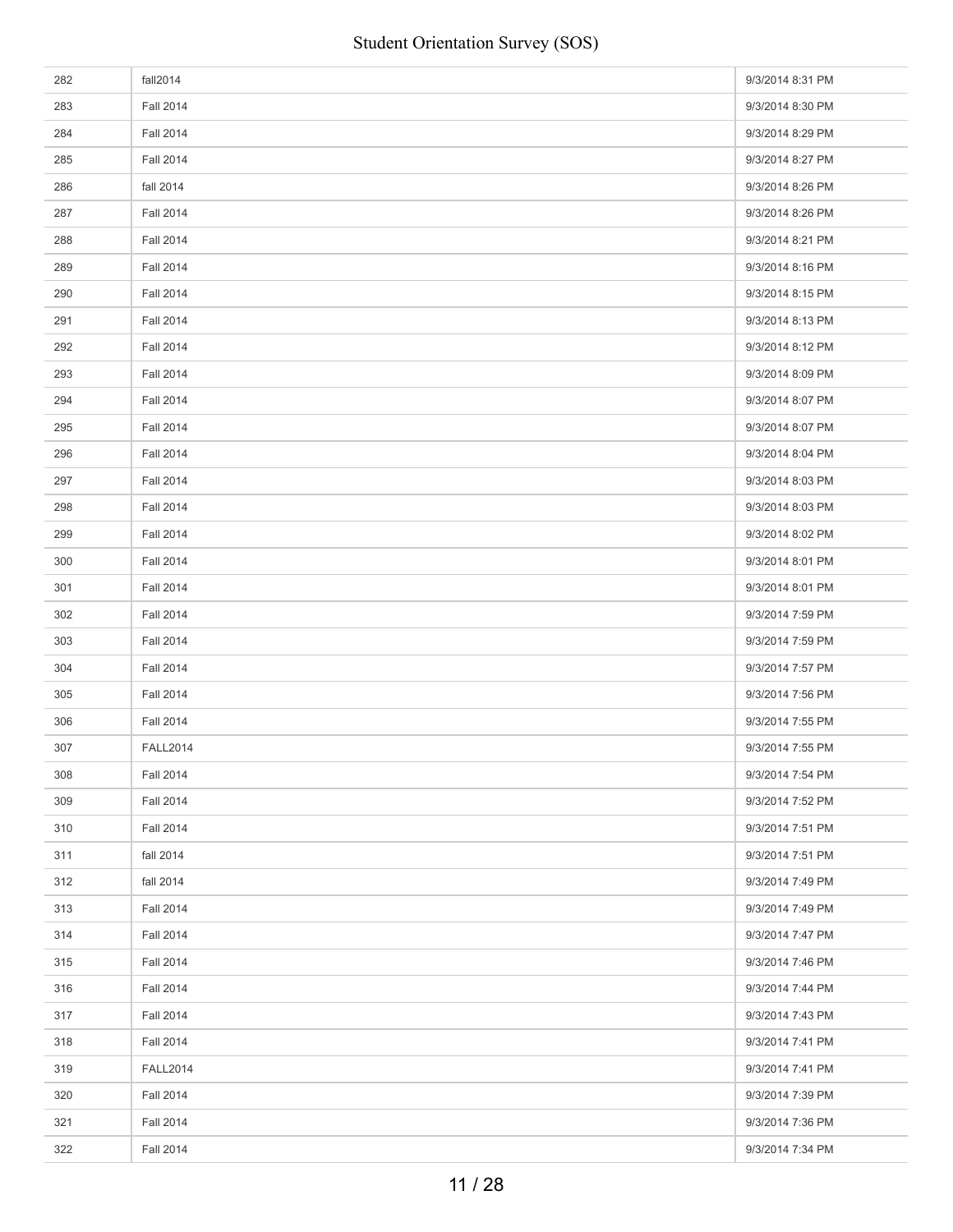| 323 | fall2014             | 9/3/2014 7:34 PM  |
|-----|----------------------|-------------------|
| 324 | fall2014             | 9/3/2014 7:33 PM  |
| 325 | <b>Fall 2014</b>     | 9/3/2014 7:32 PM  |
| 326 | fall2014             | 9/3/2014 7:21 PM  |
| 327 | <b>Fall 2014</b>     | 9/3/2014 7:20 PM  |
| 328 | <b>FALL2014</b>      | 9/3/2014 7:18 PM  |
| 329 | <b>Fall 2014</b>     | 9/3/2014 7:17 PM  |
| 330 | fall 2014            | 9/3/2014 4:49 PM  |
| 331 | <b>Fall 2014</b>     | 9/3/2014 3:48 PM  |
| 332 | <b>Fall 2014</b>     | 9/3/2014 3:43 PM  |
| 333 | <b>Fall 2014</b>     | 9/3/2014 3:21 PM  |
| 334 | <b>Fall 2014</b>     | 9/3/2014 3:15 PM  |
| 335 | <b>Fall 2014</b>     | 9/3/2014 3:13 PM  |
| 336 | <b>Fall 2014</b>     | 9/3/2014 3:08 PM  |
| 337 | <b>Fall 2014</b>     | 9/3/2014 3:05 PM  |
| 338 | <b>Fall 2014</b>     | 9/3/2014 2:59 PM  |
| 339 | <b>Fall 2014</b>     | 9/3/2014 2:56 PM  |
| 340 | <b>Fall 2014</b>     | 9/3/2014 2:52 PM  |
| 341 | <b>Fall 2014</b>     | 9/3/2014 2:45 PM  |
| 342 | <b>Fall 2014</b>     | 9/3/2014 2:41 PM  |
| 343 | <b>Fall 2014</b>     | 9/3/2014 2:37 PM  |
| 344 | <b>Fall 2014</b>     | 9/3/2014 2:32 PM  |
| 345 | <b>Fall 2014</b>     | 9/3/2014 2:27 PM  |
| 346 | <b>Fall 2014</b>     | 9/3/2014 2:22 PM  |
| 347 | <b>Fall 2014</b>     | 9/3/2014 2:16 PM  |
| 348 | <b>Fall 2014</b>     | 9/3/2014 12:04 PM |
| 349 | <b>Fall 2014</b>     | 9/3/2014 11:53 AM |
| 350 | <b>Fall 2014</b>     | 9/3/2014 11:48 AM |
| 351 | <b>Public Health</b> | 9/3/2014 11:36 AM |
|     |                      |                   |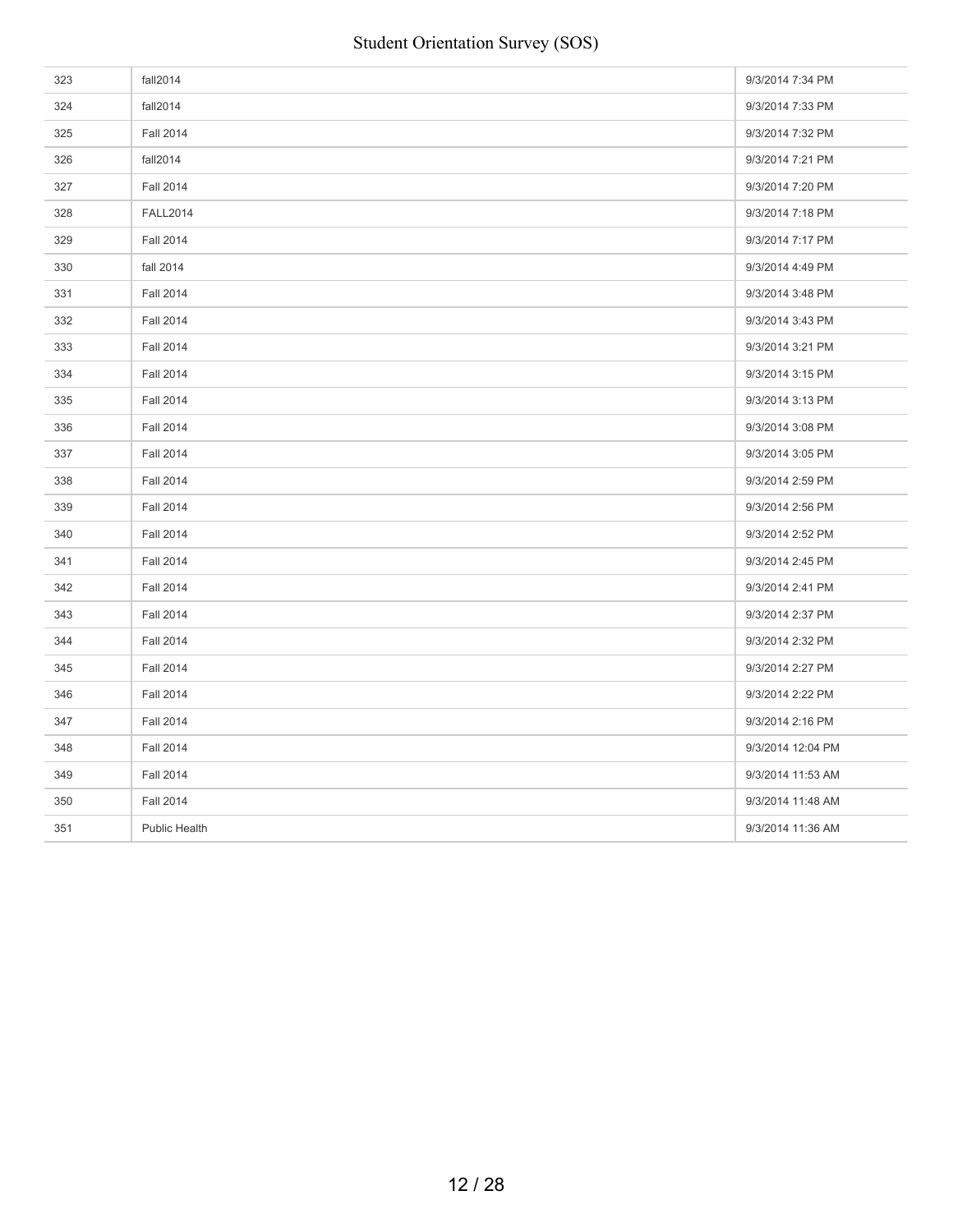# **Q5 components**

**Answered: 405 Skipped: 1**

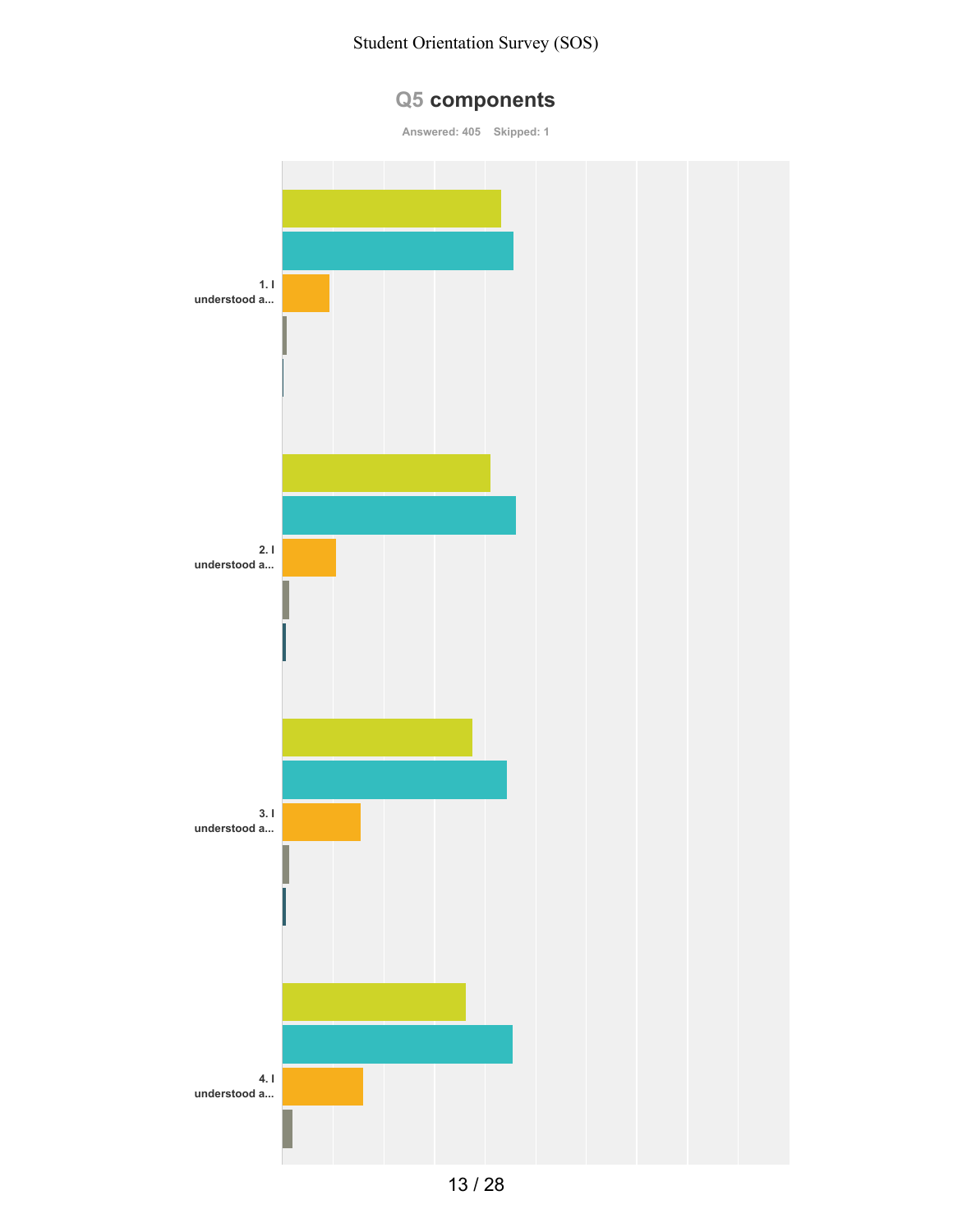Student Orientation Survey (SOS)

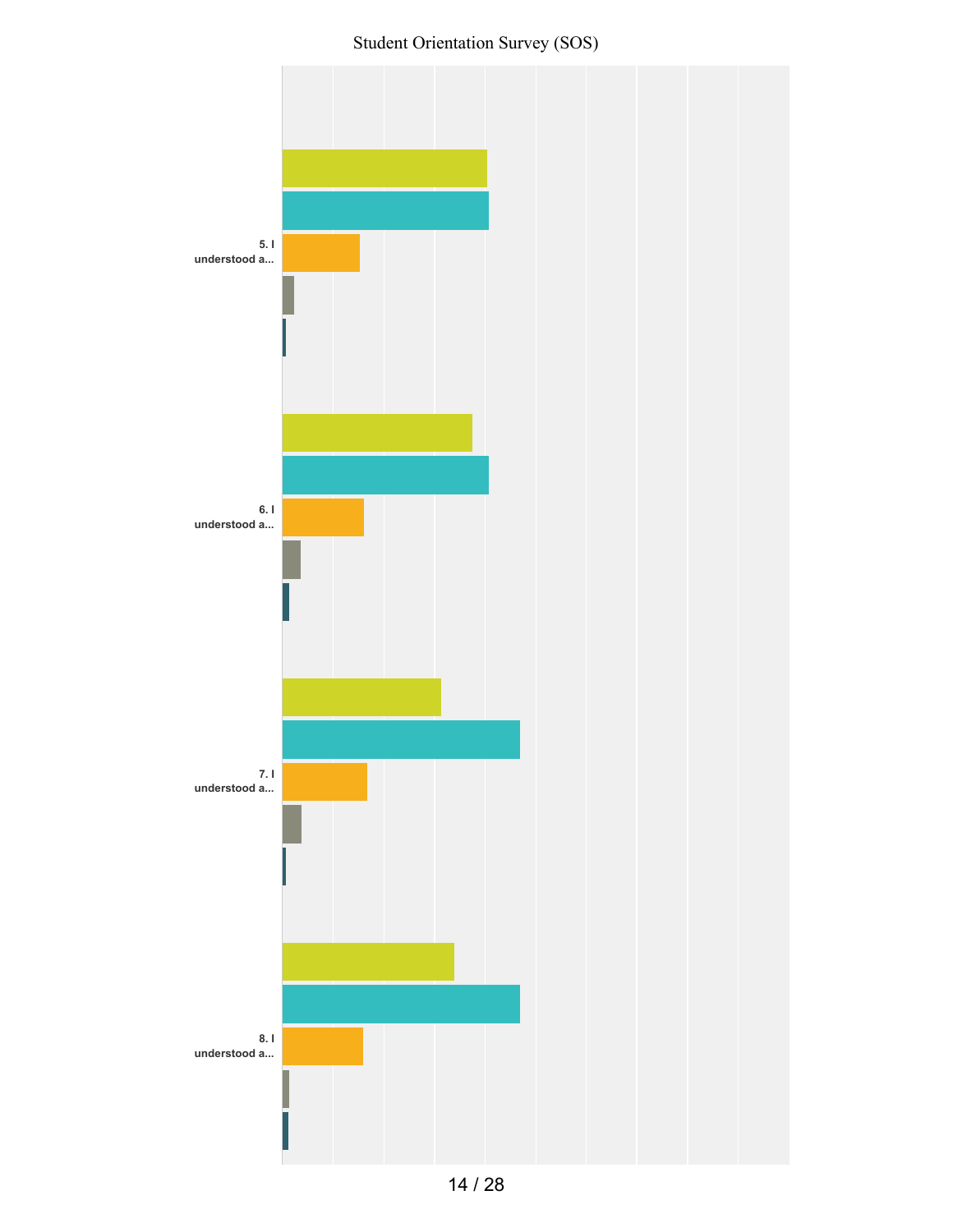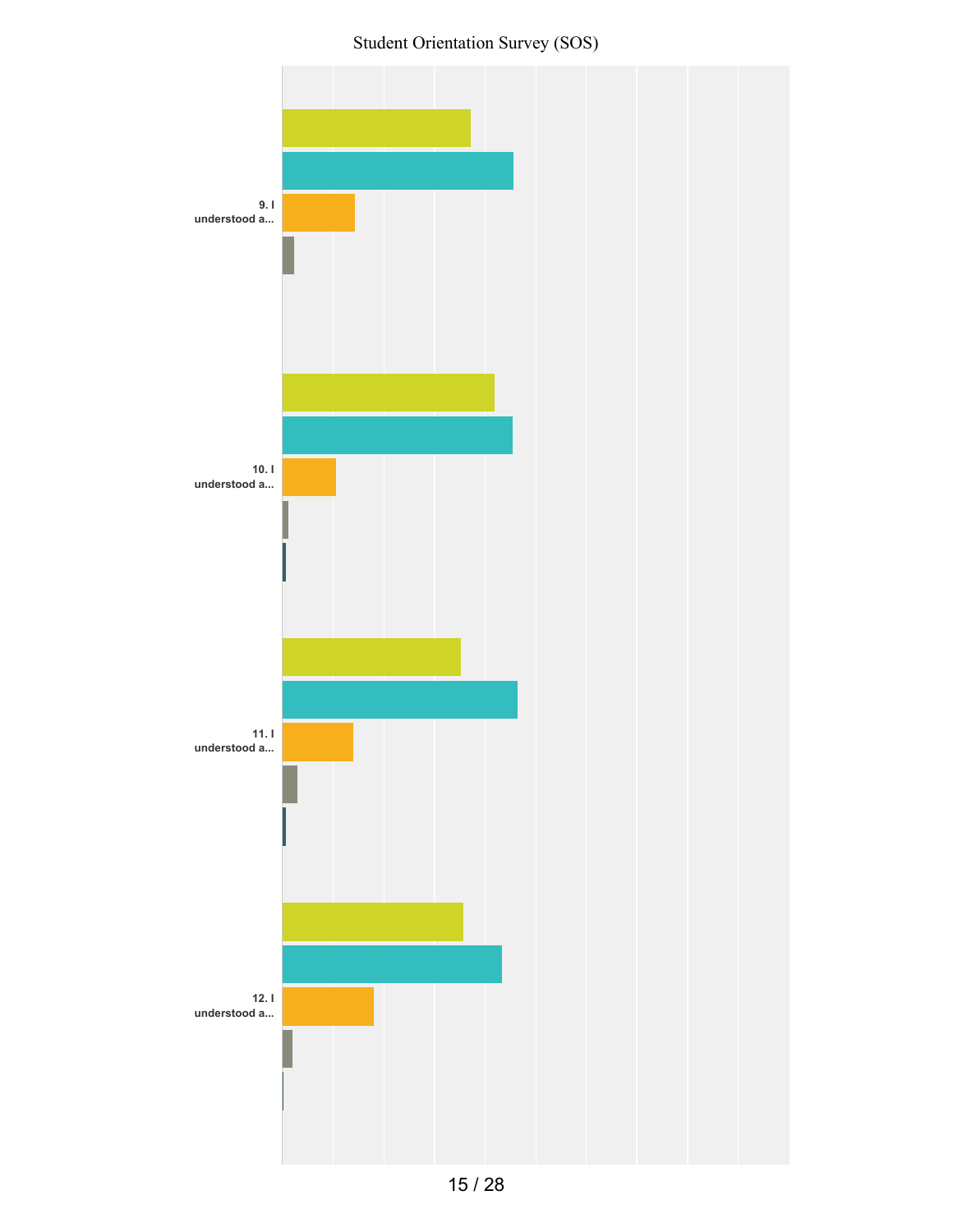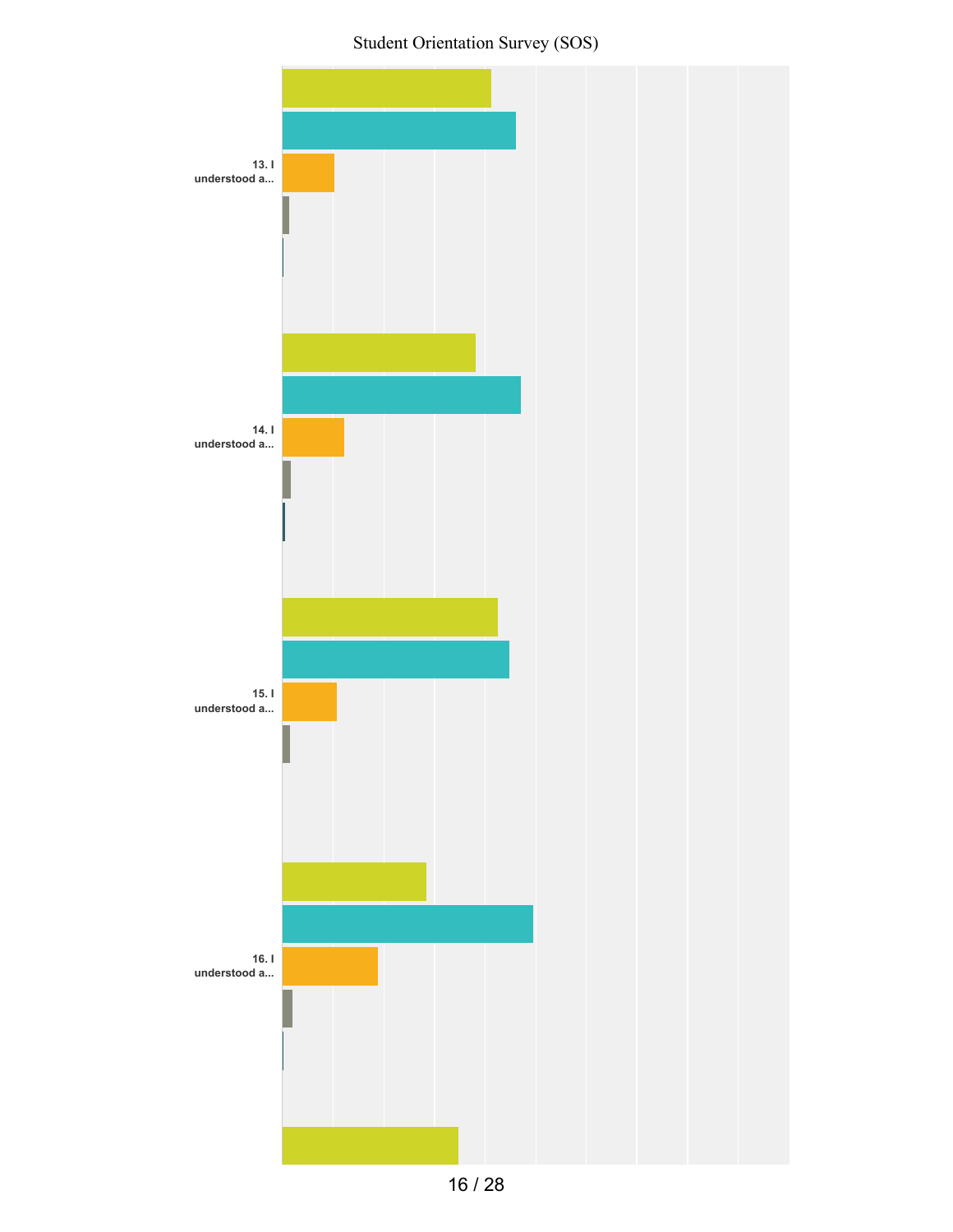

17 / 28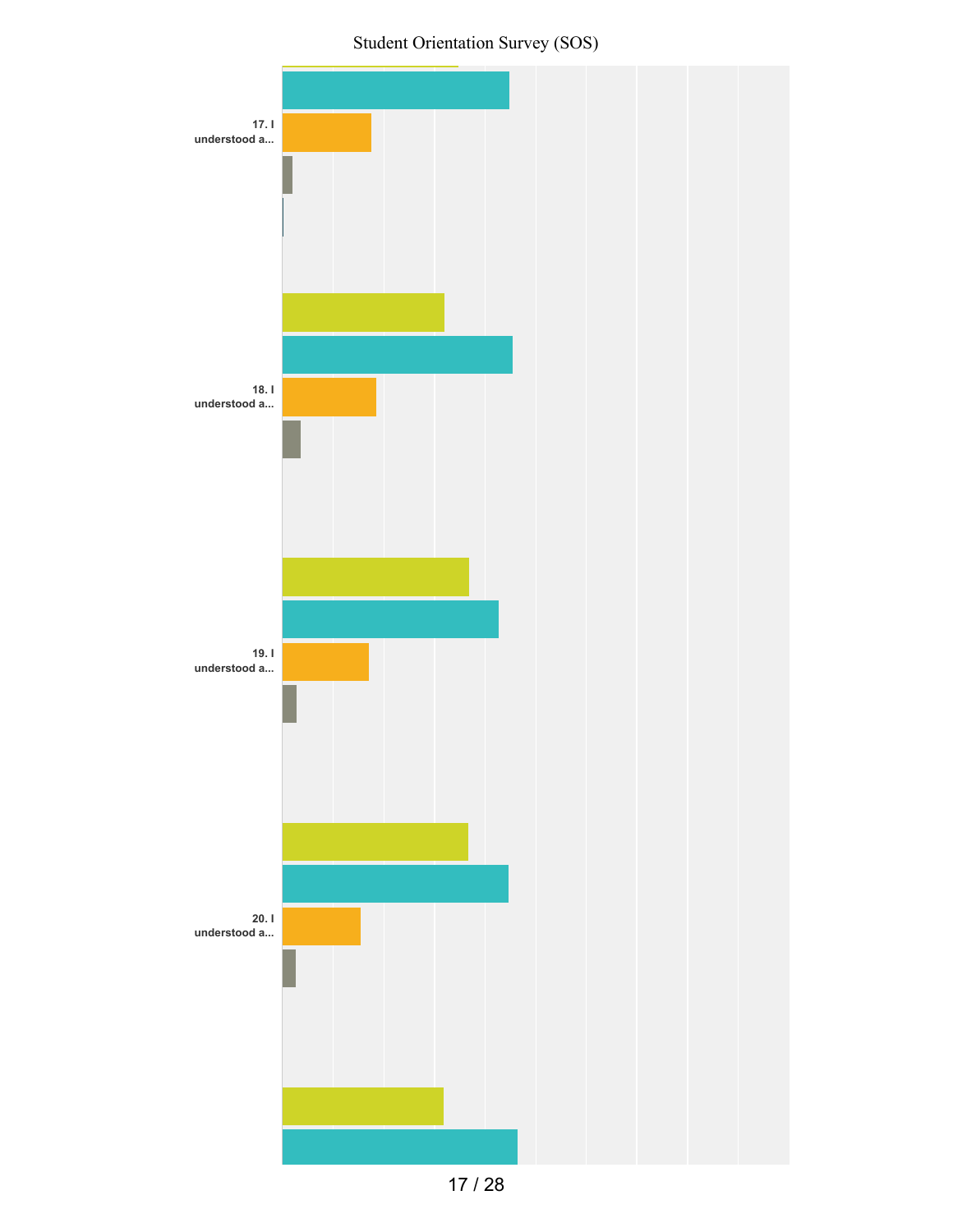

|                                                                                                                                                 | <b>Strongly</b><br>Agree | Agree         | <b>Neutral</b> | <b>Disagree</b> | <b>Strongly</b><br><b>Disagree</b> | Total |
|-------------------------------------------------------------------------------------------------------------------------------------------------|--------------------------|---------------|----------------|-----------------|------------------------------------|-------|
| 1. I understood and am aware of the Computer Lab Policies and Computer basic skills that<br>were provided.                                      | 43.32%<br>175            | 45.79%<br>185 | 9.41%<br>38    | $0.99\%$<br>4   | $0.50\%$<br>$\overline{2}$         | 404   |
| 2. I understood and am now aware of the services provided by the Campus Security Office.                                                        | 41.09%<br>166            | 46.04%<br>186 | 10.64%<br>43   | 1.49%<br>6      | 0.74%<br>3                         | 404   |
| 3. I understood and am aware of the Admission procedures that were provided.                                                                    | 37.62%<br>152            | 44.55%<br>180 | 15.59%<br>63   | 1.49%<br>6      | 0.74%<br>3                         | 404   |
| 4. I understood and am aware of the academic policies that were presented.                                                                      | 36.23%<br>146            | 45.41%<br>183 | 16.13%<br>65   | 1.99%<br>8      | 0.25%                              | 403   |
| 5. I understood and am now aware of the services provided at the Business Office and<br>information on Student Accounts were clearly presented. | 40.59%<br>164            | 40.84%<br>165 | 15.35%<br>62   | 2.48%<br>10     | 0.74%<br>3                         | 404   |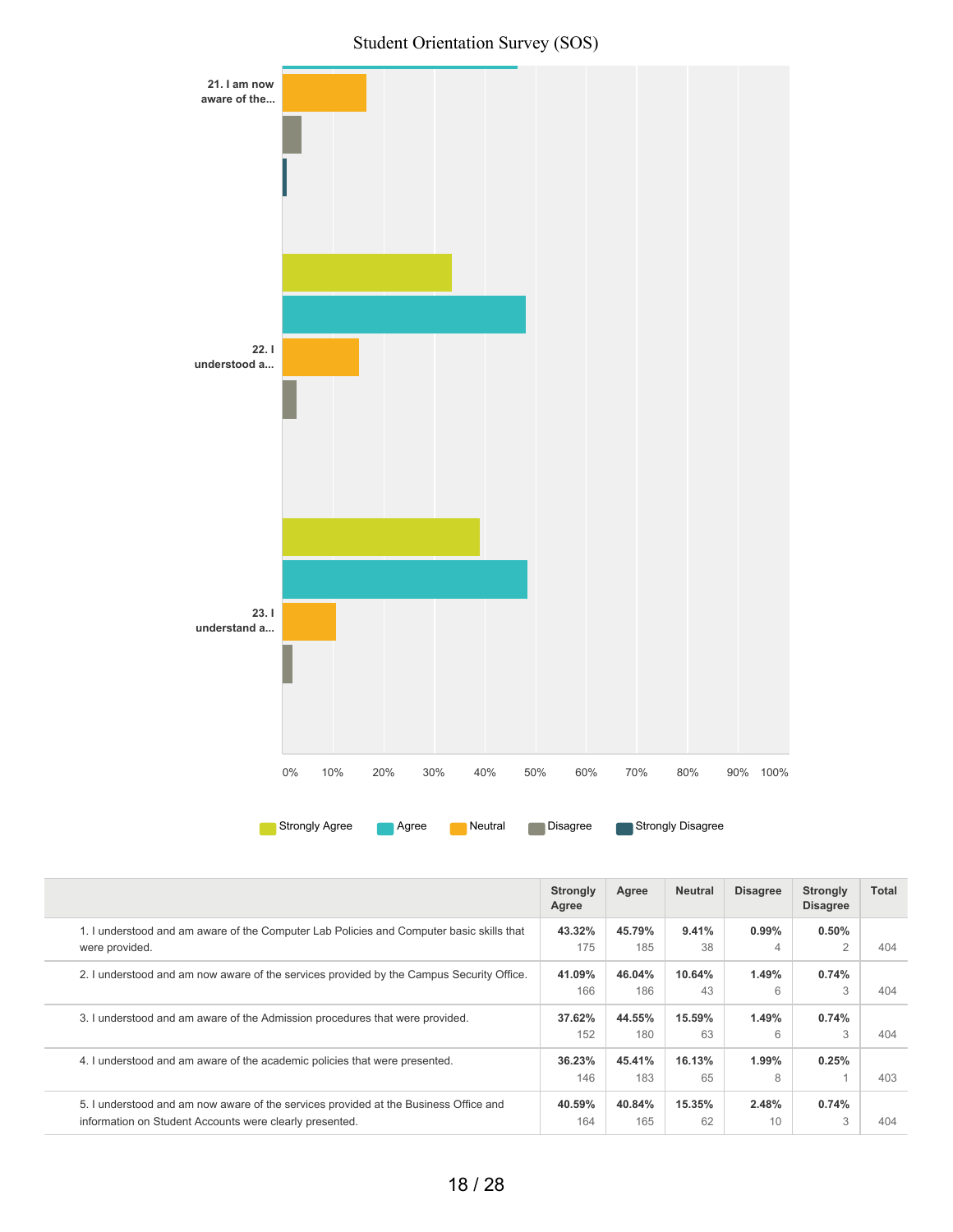| 6. I understood and am aware of the COM-FSM MyShark that was presented.                         | 37.66%<br>151 | 40.90%<br>164 | 16.21%<br>65 | 3.74%<br>15             | 1.50%<br>6              | 401 |
|-------------------------------------------------------------------------------------------------|---------------|---------------|--------------|-------------------------|-------------------------|-----|
| 7. I understood and am aware of the variety of academic programs and opportunities              | 31.42%        | 46.88%        | 16.96%       | 3.99%                   | 0.75%                   | 401 |
| available.                                                                                      | 126           | 188           | 68           | 16                      | 3                       |     |
| 8. I understood and am aware of the student support programs available to assist students       | 34.08%        | 47.01%        | 16.17%       | 1.49%                   | 1.24%                   | 402 |
| academically and socially.                                                                      | 137           | 189           | 65           | 6                       | 5                       |     |
| 9. I understood and am aware of the student services policies, student conduct and              | 37.38%        | 45.79%        | 14.36%       | 2.48%                   | 0.00%                   | 404 |
| disciplinary matters presented.                                                                 | 151           | 185           | 58           | 10                      | $\Omega$                |     |
| 10. I understood and am now aware of the policy on the use of alcohol and drugs that was        | 41.94%        | 45.41%        | 10.67%       | 1.24%                   | 0.74%                   | 403 |
| presented.                                                                                      | 169           | 183           | 43           | 5                       | 3                       |     |
| 11. I understood and am aware of the policies dealing with student grievance, student           | 35.24%        | 46.65%        | 14.14%       | 3.23%                   | 0.74%                   | 403 |
| government and due process that were presented.                                                 | 142           | 188           | 57           | 13                      | 3                       |     |
| 12. I understood and am now aware of all procedures from registration through graduation        | 35.98%        | 43.42%        | 18.11%       | 1.99%                   | 0.50%                   | 403 |
| requirements and all other procedures that were presented.                                      | 145           | 175           | 73           | 8                       | $\overline{2}$          |     |
| 13. I understood and am now aware of the services provided at the Counseling Office.            | 41.30%<br>159 | 46.23%<br>178 | 10.39%<br>40 | 1.56%<br>6              | 0.52%<br>$\overline{2}$ | 385 |
| 14. I understood and am now aware of the services provided at the Financial Aid Office.         | 38.12%<br>146 | 47.26%<br>181 | 12.27%<br>47 | 1.83%<br>$\overline{7}$ | 0.52%<br>$\overline{2}$ | 383 |
| 15. I understood and am now aware of the services provided by the Bookstore.                    | 42.52%<br>162 | 44.88%<br>171 | 10.76%<br>41 | 1.57%<br>6              | 0.26%<br>$\mathbf{1}$   | 381 |
| 16. I understood and am now aware of the services provided at the Dispensary and                | 28.65%        | 49.74%        | 19.01%       | 2.08%                   | 0.52%                   | 384 |
| information on related matters were clearly presented.                                          | 110           | 191           | 73           | 8                       | $\overline{2}$          |     |
| 17. I understood and am now aware of the services provided at the Learning Resources            | 34.81%        | 44.94%        | 17.66%       | 2.08%                   | 0.52%                   | 385 |
| Center and information and procedures on use of the center were clearly presented.              | 134           | 173           | 68           | 8                       | $\overline{2}$          |     |
| 18. I understood and am now aware of the services and student activities provided at the        | 32.11%        | 45.43%        | 18.54%       | 3.66%                   | 0.26%                   | 383 |
| Recreation.                                                                                     | 123           | 174           | 71           | 14                      | 1                       |     |
| 19. I understood and am now aware of the services and schedules of the Dining Hall.             | 37.03%<br>137 | 42.70%<br>158 | 17.03%<br>63 | 2.97%<br>11             | 0.27%<br>1              | 370 |
| 20. I understood and am now aware of the Residence Hall rules, policies and student             | 36.66%        | 44.74%        | 15.63%       | 2.70%                   | 0.27%                   | 371 |
| activities.                                                                                     | 136           | 166           | 58           | 10                      | 1                       |     |
| 21. I am now aware of the location of different offices, classrooms and other facilities on the | 31.85%        | 46.48%        | 16.71%       | 3.92%                   | 1.04%                   | 383 |
| campus.                                                                                         | 122           | 178           | 64           | 15                      | $\overline{4}$          |     |
| 22. I understood and am now aware of the use of the different college facilities.               | 33.51%<br>127 | 48.28%<br>183 | 15.30%<br>58 | 2.90%<br>11             | 0.00%<br>$\Omega$       | 379 |
| 23. I understand and am now aware of the services provided by the Peer Counseling               | 39.02%        | 48.37%        | 10.57%       | 2.03%                   | 0.00%                   | 246 |
| Center.                                                                                         | 96            | 119           | 26           | 5                       | $\Omega$                |     |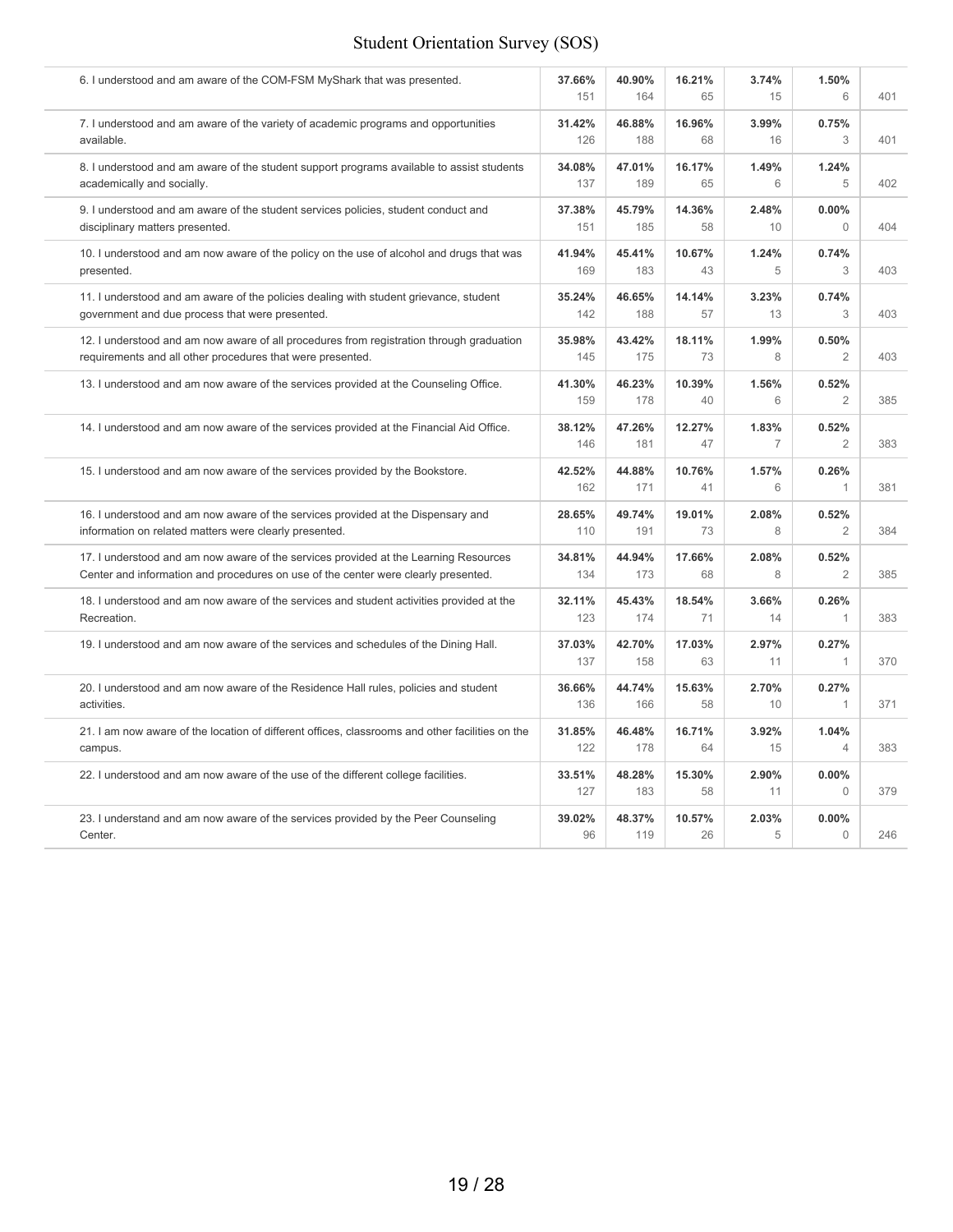

| <b>Answer Choices</b> | <b>Responses</b> |
|-----------------------|------------------|
| Very Satified         | 149<br>41.97%    |
| Satisfied             | 48.17%<br>171    |
| Neutral               | 32<br>9.01%      |
| Dissatisfied          | 0.56%<br>2       |
| Very Dissatisfied     | 0.28%            |
| Total                 | 355              |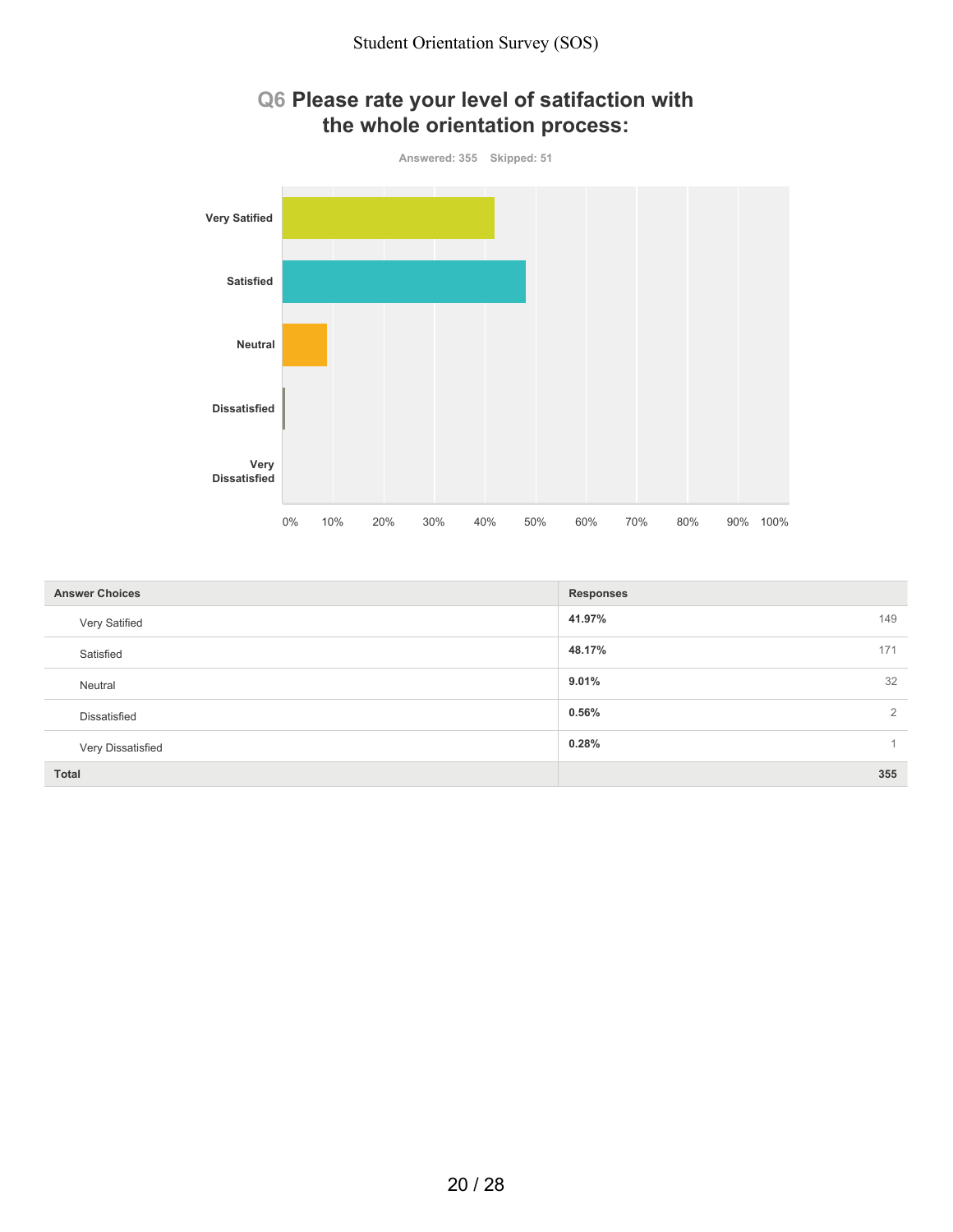# **Q7 Please tell us something that you find interesting and may benefit you.**

**Answered: 125 Skipped: 281**

| #              | <b>Responses</b>                                                                                                                                        | <b>Date</b>        |
|----------------|---------------------------------------------------------------------------------------------------------------------------------------------------------|--------------------|
| $\mathbf{1}$   | N/A                                                                                                                                                     | 9/22/2014 1:08 PM  |
| 2              | ABOUT THE SECURITY AND THE COMPUTERS                                                                                                                    | 9/22/2014 1:06 PM  |
| 3              | COMPUTERI JUST KNOW THAT COMPUTER IS IMPORTANT                                                                                                          | 9/22/2014 1:04 PM  |
| 4              | ALL GOOD FOR ME                                                                                                                                         | 9/22/2014 1:02 PM  |
| 5              | <b>SNACKSHOP</b>                                                                                                                                        | 9/22/2014 12:58 PM |
| 6              | THE BOOKSTORE                                                                                                                                           | 9/22/2014 12:57 PM |
| $\overline{7}$ | WHAT I HAVE FOUND IS THAT ALL STAFF ARE VERY HELPFUL.                                                                                                   | 9/22/2014 12:55 PM |
| 8              | <b>NOTHING</b>                                                                                                                                          | 9/22/2014 12:51 PM |
| 9              | WHAT I HAVE FOUND IS THAT ALL THE STAFF AND FACULTIES WERE VERY HELPFUL.                                                                                | 9/22/2014 12:50 PM |
| 10             | <b>EVERYTHING</b>                                                                                                                                       | 9/22/2014 12:41 PM |
| 11             | N/A                                                                                                                                                     | 9/22/2014 12:37 PM |
| 12             | <b>WORKSTUDY</b>                                                                                                                                        | 9/22/2014 12:35 PM |
| 13             | <b>MOSTLY EVERYTHING</b>                                                                                                                                | 9/22/2014 12:25 PM |
| 14             | <b>EVERYTHING</b>                                                                                                                                       | 9/22/2014 12:18 PM |
| 15             | computer lab                                                                                                                                            | 9/22/2014 12:11 PM |
| 16             | <b>BOOKSTORE</b>                                                                                                                                        | 9/22/2014 12:02 PM |
| 17             | EVERYTHING IS INTERESTI ME IN HERE                                                                                                                      | 9/22/2014 11:49 AM |
| 18             | THE THING THAT INTEREST ME IS THE COMPUTER LAB, AND THE LIBRARY. AND ALSO THE THING THAT<br>THE SECURITY TOLD US, ABOUT THE LAW THAT NEED TO BE FOLLOW. | 9/22/2014 11:40 AM |
| 19             | EVERYTHING HER AND IS VERY INTERESTING TO ME HERE.                                                                                                      | 9/22/2014 11:35 AM |
| 20             | ITS GOOD JUST KEEP THAT WAY                                                                                                                             | 9/22/2014 11:33 AM |
| 21             | ALL THE NEW INFORMATION                                                                                                                                 | 9/22/2014 11:32 AM |
| 22             | <b>BOOKSTORE</b>                                                                                                                                        | 9/22/2014 11:30 AM |
| 23             | PROVIDE MORE WORK STUDY                                                                                                                                 | 9/22/2014 11:26 AM |
| 24             | The Internet                                                                                                                                            | 9/22/2014 10:20 AM |
| 25             | Everything is good as of now.                                                                                                                           | 9/22/2014 10:19 AM |
| 26             | The games and presentations.                                                                                                                            | 9/22/2014 10:18 AM |
| 27             | The meeting of different people interested me a lot.                                                                                                    | 9/22/2014 10:17 AM |
| 28             | School policies                                                                                                                                         | 9/22/2014 10:14 AM |
| 29             | The bookstore and the staff.                                                                                                                            | 9/22/2014 10:13 AM |
| 30             | The marine science program and the cafeteria food.                                                                                                      | 9/22/2014 10:12 AM |
| 31             | We like the refreshments!                                                                                                                               | 9/22/2014 10:08 AM |
| 32             | Everything including all your personalities.                                                                                                            | 9/22/2014 10:05 AM |
| 33             | A lot of work would get me ready for college life, I should gain experience of how college life is.                                                     | 9/19/2014 12:06 PM |
| 34             | The girls were helpful.                                                                                                                                 | 9/19/2014 12:02 PM |
|                |                                                                                                                                                         |                    |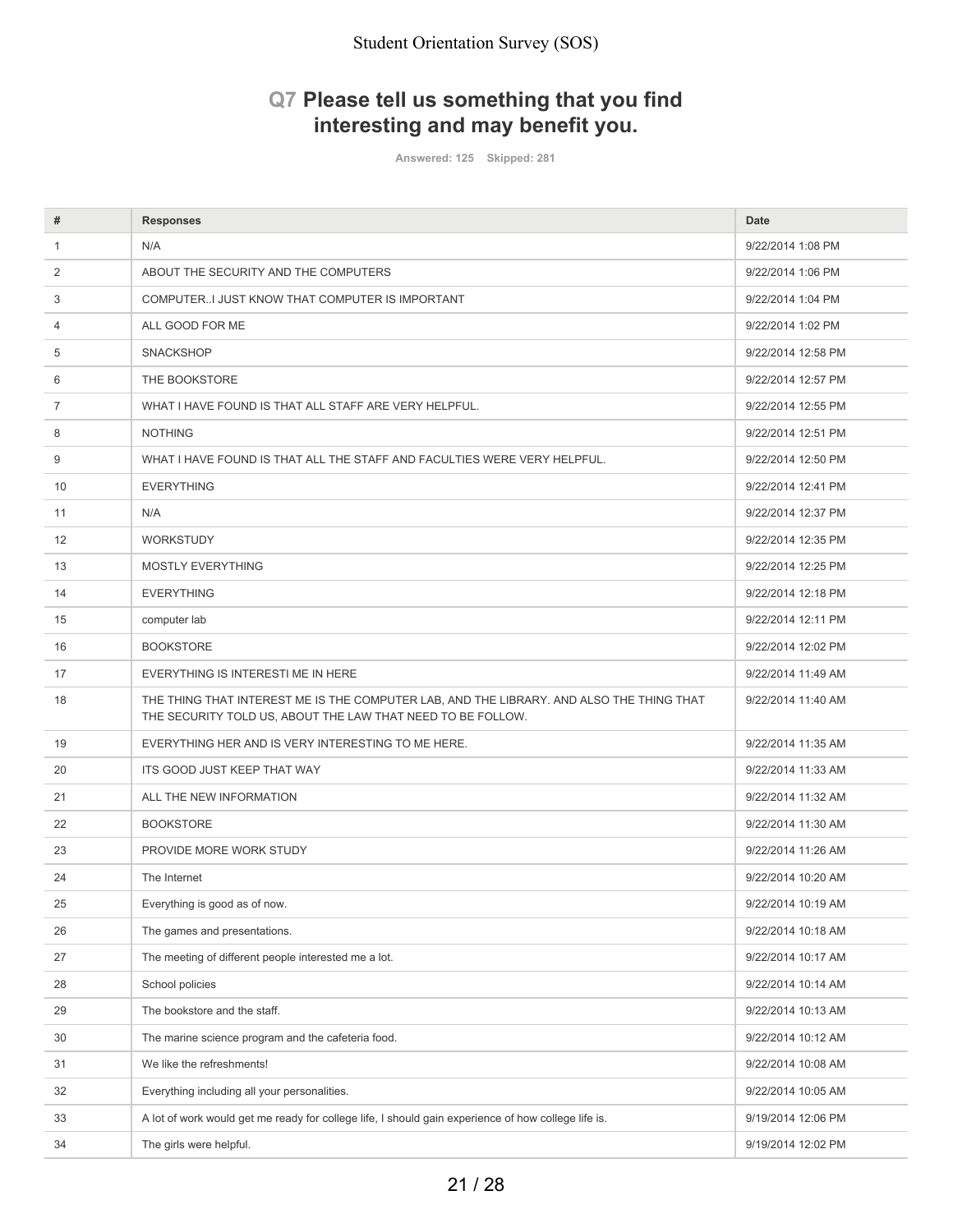| 35 | The presentation and the touring on campus.                                                                                                                                                                                                                | 9/19/2014 11:52 AM |
|----|------------------------------------------------------------------------------------------------------------------------------------------------------------------------------------------------------------------------------------------------------------|--------------------|
| 36 | Throughout the whole orientation sessions, I find the HCOP building very interesting. The Marigans looked very look<br>and I hope I could get into that class.                                                                                             | 9/19/2014 11:50 AM |
| 37 | I find the general science and the room that Mr. Dana showed me to be very interesting because it shows us how they<br>studied animals and other living thing parts. It will help me improve by studying what animal parts or human parts is<br>important. | 9/19/2014 11:42 AM |
| 38 | Be more clear in guiding us students so that we do not get lost either in the school buildings or school works.                                                                                                                                            | 9/19/2014 11:34 AM |
| 39 | I find the science department very interesting because there is a lot to learn from that. It is very beneficial to learn how<br>to deal with things scientifically.                                                                                        | 9/19/2014 11:32 AM |
| 40 | There are three things that I find interesting: sharing, caring, and loving.                                                                                                                                                                               | 9/19/2014 11:29 AM |
| 41 | I find it interesting on how this college function. Like each branch manage to do its job.                                                                                                                                                                 | 9/19/2014 11:23 AM |
| 42 | Off course the orientation is interesting and very helpful to us, the new students. Everything is good!                                                                                                                                                    | 9/19/2014 11:19 AM |
| 43 | The policies                                                                                                                                                                                                                                               | 9/19/2014 11:14 AM |
| 44 | Staff, students, and the college.                                                                                                                                                                                                                          | 9/19/2014 11:10 AM |
| 45 | What I found interesting and that may benefit me was how all the orientation leaders encourage us with our lives and<br>to finish our educations.                                                                                                          | 9/19/2014 11:09 AM |
| 46 | I like it here because I know that it will help me a lot and also help me understand what I would really want to know.                                                                                                                                     | 9/19/2014 11:07 AM |
| 47 | I found that the orientation leaders were very creative and at the same time they gave more information about college.                                                                                                                                     | 9/19/2014 11:03 AM |
| 48 | The policy                                                                                                                                                                                                                                                 | 9/19/2014 11:00 AM |
| 49 | The freshmen were the most interesting thing in my life.                                                                                                                                                                                                   | 9/19/2014 10:45 AM |
| 50 | Being a new student on campus.                                                                                                                                                                                                                             | 9/19/2014 10:40 AM |
| 51 | The Library.                                                                                                                                                                                                                                               | 9/19/2014 10:38 AM |
| 52 | Everything from staff to facilities.                                                                                                                                                                                                                       | 9/19/2014 10:35 AM |
| 53 | Everything from staff and facilities.                                                                                                                                                                                                                      | 9/19/2014 10:32 AM |
| 54 | I find it interesting that the campus has student counseling and how it helps the students.                                                                                                                                                                | 9/19/2014 10:27 AM |
| 55 | Well, as for me the only thing that I find that light my way is the way the orientation leader acted. They were all<br>prepared and good.                                                                                                                  | 9/19/2014 10:17 AM |
| 56 | Well, as for me the only thing that I find that light my way is the way the orientation leader acted. They were all<br>prepared and good.                                                                                                                  | 9/19/2014 10:16 AM |
| 57 | Field trip                                                                                                                                                                                                                                                 | 9/18/2014 5:53 PM  |
| 58 | The library.                                                                                                                                                                                                                                               | 9/18/2014 5:45 PM  |
| 59 | I find the courses and different teachers and students very diverse and interesting.                                                                                                                                                                       | 9/18/2014 5:41 PM  |
| 60 | I was impressed with how organized the program was.                                                                                                                                                                                                        | 9/18/2014 5:39 PM  |
| 61 | Well, not much. I am just excited to be here at national campus and ready to learn.                                                                                                                                                                        | 9/18/2014 5:34 PM  |
| 62 | School programs                                                                                                                                                                                                                                            | 9/18/2014 5:28 PM  |
| 63 | The bookstore.                                                                                                                                                                                                                                             | 9/18/2014 5:24 PM  |
| 64 | The bookstore.                                                                                                                                                                                                                                             | 9/18/2014 5:23 PM  |
| 65 | Snort and book store                                                                                                                                                                                                                                       | 9/18/2014 5:21 PM  |
| 66 | The Learning Resource Center                                                                                                                                                                                                                               | 9/18/2014 5:18 PM  |
| 67 | Speaking in front of people.                                                                                                                                                                                                                               | 9/18/2014 5:16 PM  |
| 68 | Study hall.                                                                                                                                                                                                                                                | 9/18/2014 5:11 PM  |
| 69 | Our food or meals and girls.                                                                                                                                                                                                                               | 9/18/2014 4:59 PM  |
| 70 | Counseling- we never had that at the schools I went to.                                                                                                                                                                                                    | 9/18/2014 4:57 PM  |
|    |                                                                                                                                                                                                                                                            |                    |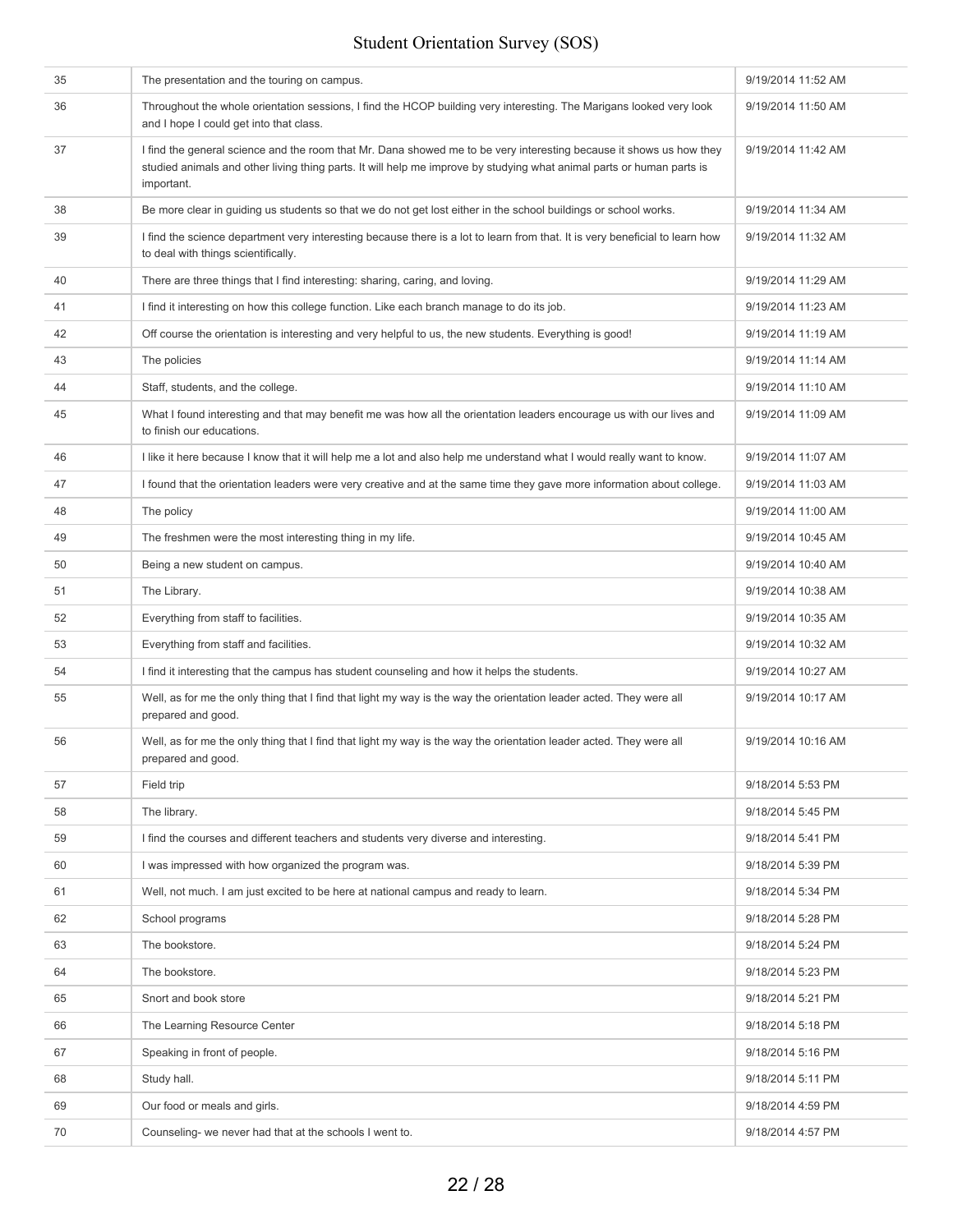| 71  | The meals or the lunch.                                                                                                                                                                                  | 9/18/2014 4:56 PM  |
|-----|----------------------------------------------------------------------------------------------------------------------------------------------------------------------------------------------------------|--------------------|
| 72  | I find the COM staff and orientation leaders very supportive.                                                                                                                                            | 9/18/2014 4:54 PM  |
| 73  | Well, according to my early visit at national campus, I am very pleased and satisfied with everything provided. I find<br>everything interesting here at COM National Campus.                            | 9/18/2014 4:52 PM  |
| 74  | The orientation leaders were good. They helped out a lot and they treated us really good. I learned many things<br>throughout the orientation and thanks to the leaders. Keep up the good work.          | 9/18/2014 4:49 PM  |
| 75  | Everything was good.                                                                                                                                                                                     | 9/18/2014 4:43 PM  |
| 76  | New faces, lots of new people from our sister states.                                                                                                                                                    | 9/18/2014 4:39 PM  |
| 77  | we have big and nice gym                                                                                                                                                                                 | 9/15/2014 4:37 AM  |
| 78  | the school policies made me interesting and may benefits me in school                                                                                                                                    | 9/15/2014 4:13 AM  |
| 79  | the bellgrant                                                                                                                                                                                            | 9/15/2014 4:10 AM  |
| 80  | especially i cannot find such things                                                                                                                                                                     | 9/15/2014 4:09 AM  |
| 81  | the advisors are helpfull and they work together to help the new students.                                                                                                                               | 9/15/2014 4:05 AM  |
| 82  | everything here in college realy inspire me.the school buildings, staffs, i trully belive i will get great benefits from<br>everything i will learn in college.                                          | 9/15/2014 3:59 AM  |
| 83  | everything                                                                                                                                                                                               | 9/15/2014 3:46 AM  |
| 84  | become a peer advisor                                                                                                                                                                                    | 9/15/2014 3:35 AM  |
| 85  | library                                                                                                                                                                                                  | 9/15/2014 2:50 AM  |
| 86  | college different from high                                                                                                                                                                              | 9/15/2014 2:17 AM  |
| 87  | i am kind of interested in acriculrute                                                                                                                                                                   | 9/15/2014 2:08 AM  |
| 88  | everything                                                                                                                                                                                               | 9/15/2014 1:49 AM  |
| 89  | the environment and the subject may be the subject can help benefit my career.                                                                                                                           | 9/15/2014 1:39 AM  |
| 90  | the computers                                                                                                                                                                                            | 9/15/2014 12:29 AM |
| 91  | the computers                                                                                                                                                                                            | 9/15/2014 12:29 AM |
| 92  | its fun here. hanging out with and benefits is not to drink                                                                                                                                              | 9/15/2014 12:14 AM |
| 93  | Its really interesting and supportive.                                                                                                                                                                   | 9/4/2014 2:57 PM   |
| 94  | The thing that i find is the school I mean that. It is so interesting to have my schedule for my classes.                                                                                                | 9/4/2014 2:05 PM   |
| 95  | The thing that interesting to me about the orientation, because they everything about the kolonia campus.                                                                                                | 9/4/2014 1:39 PM   |
| 96  | Play sports in the gym.                                                                                                                                                                                  | 9/4/2014 1:33 PM   |
| 97  | Everything                                                                                                                                                                                               | 9/4/2014 1:03 PM   |
| 98  | nothing                                                                                                                                                                                                  | 9/4/2014 12:42 PM  |
| 99  | I find the rules or policies work very interesting.t                                                                                                                                                     | 9/4/2014 12:40 PM  |
| 100 | At this campus, I'm very interesting about all the staffs in here, because they look good to student.                                                                                                    | 9/4/2014 12:29 PM  |
| 101 | There are so many things that i am interested in and believe it will be good for me. Like using the computers, Reading<br>books or novels in the library and etc.                                        | 9/4/2014 12:23 PM  |
| 102 | The thing that i find out is the fund in order to pay my classes and also make budget at it.                                                                                                             | 9/4/2014 12:11 PM  |
| 103 | everything here in the college realy inspire me. the schoo building the staffs and mostly the learning center.i truly<br>belive that i will get great benefites from everything i will learn in college. | 9/4/2014 11:18 AM  |
| 104 | the advisors are helpful and they work together to help the new students.                                                                                                                                | 9/4/2014 10:44 AM  |
| 105 | especially, i cannot find such things.                                                                                                                                                                   | 9/4/2014 10:38 AM  |
| 106 | the bellgrant                                                                                                                                                                                            | 9/4/2014 10:33 AM  |
| 107 | the policies made me interesting and may benefite me in school                                                                                                                                           | 9/4/2014 10:31 AM  |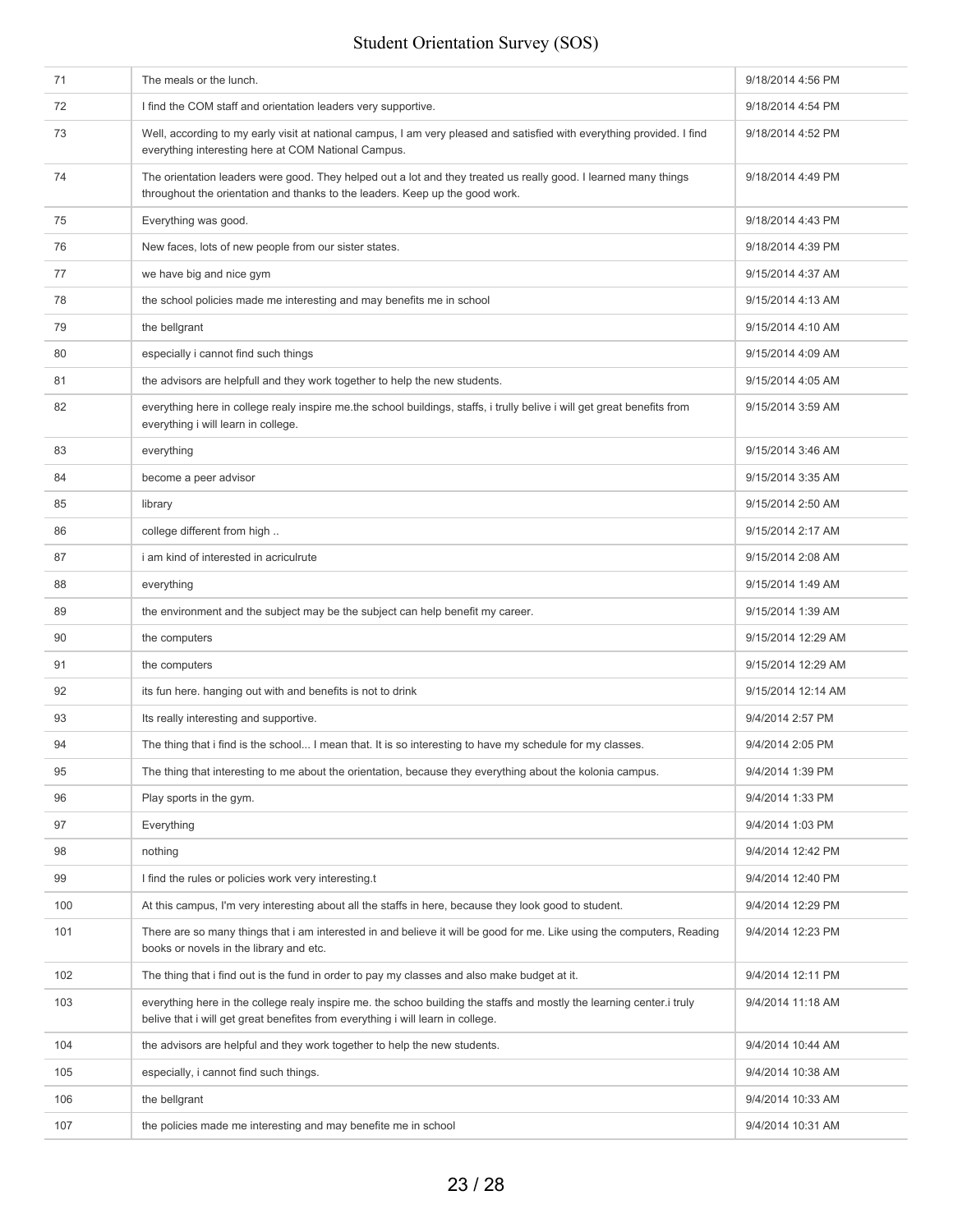| 108 | Library                                                                                                                         | 9/3/2014 8:36 PM  |
|-----|---------------------------------------------------------------------------------------------------------------------------------|-------------------|
| 109 | no comment                                                                                                                      | 9/3/2014 8:34 PM  |
| 110 | the subject can help me benefit my career                                                                                       | 9/3/2014 8:07 PM  |
| 111 | To become a Peer Adviser                                                                                                        | 9/3/2014 8:03 PM  |
| 112 | Everything                                                                                                                      | 9/3/2014 8:02 PM  |
| 113 | Agriculture is interesting because of planting and taking care of green trees                                                   | 9/3/2014 7:59 PM  |
| 114 | Agriculture is interesting because of planting and taking care of green trees                                                   | 9/3/2014 7:59 PM  |
| 115 | i like the library because it is interesting.                                                                                   | 9/3/2014 7:57 PM  |
| 116 | I find out that college student is different because the information we will do and also plenty new students that I've<br>seen. | 9/3/2014 7:55 PM  |
| 117 | Everything                                                                                                                      | 9/3/2014 7:39 PM  |
| 118 | its fun here. hanging out with friend and not to drink                                                                          | 9/3/2014 7:38 PM  |
| 119 | the computers                                                                                                                   | 9/3/2014 7:21 PM  |
| 120 | Time management is orientation helps a lot.                                                                                     | 9/3/2014 3:48 PM  |
| 121 | The staff helped us throughout the orientation activity.                                                                        | 9/3/2014 3:05 PM  |
| 122 | Everything is ok.                                                                                                               | 9/3/2014 2:52 PM  |
| 123 | Everything is ok                                                                                                                | 9/3/2014 2:32 PM  |
| 124 | I learned a lot from this orientation activity which can lead me to a successful educational journey.                           | 9/3/2014 2:27 PM  |
| 125 | EVERY THING AT COM-FSM ARE NOT FREE, TIS IS THE THING THAT I FOUND IT INTERESTING. THE<br>POLICIES ARE GOOD FOR US.             | 9/3/2014 12:04 PM |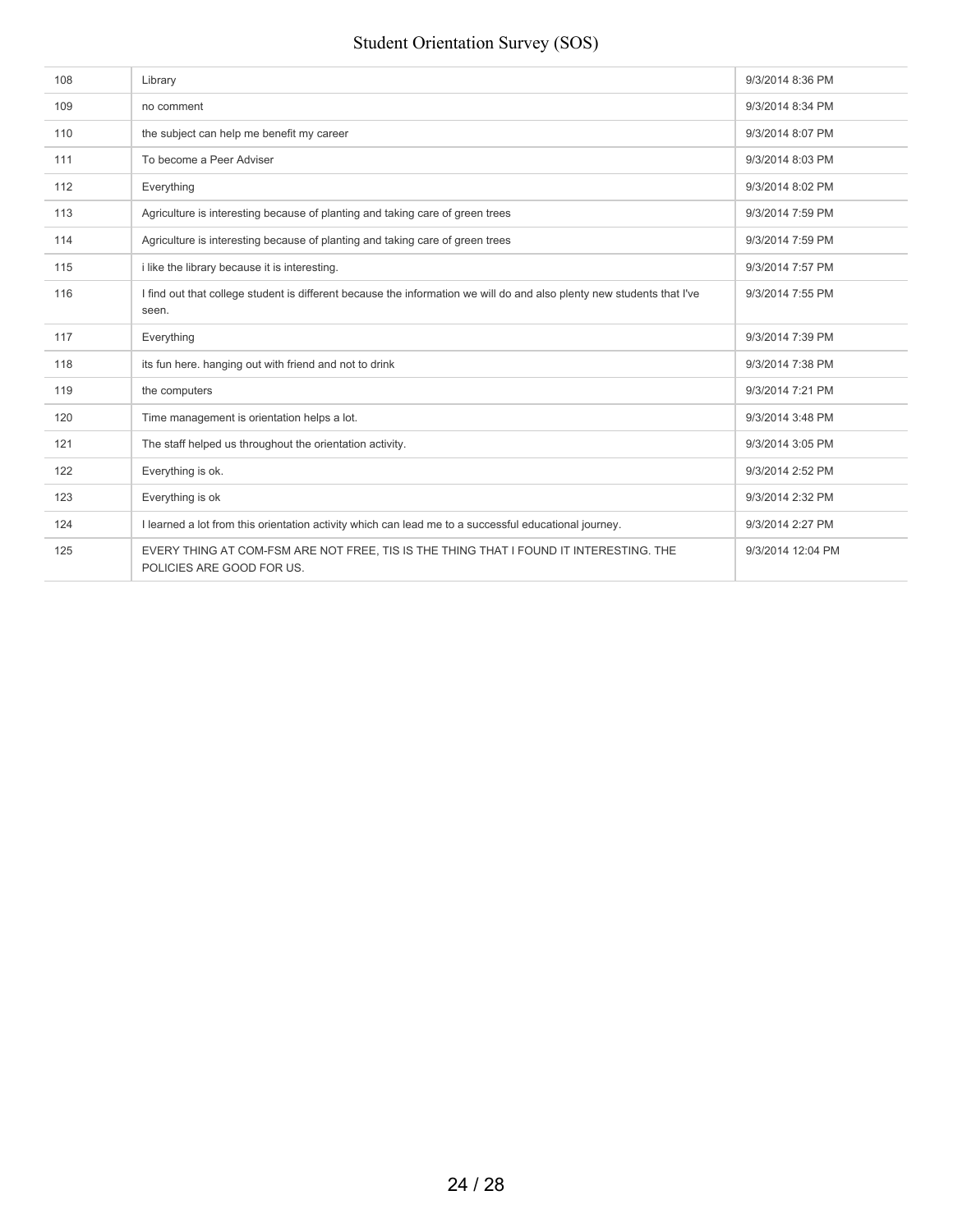# **Q8 Please tell us something that you would like us to improve.**

**Answered: 114 Skipped: 292**

| #              | <b>Responses</b>                                                                                                                  | Date               |
|----------------|-----------------------------------------------------------------------------------------------------------------------------------|--------------------|
| $\mathbf{1}$   | REGISTATION PROCESS SHOULD BE A LITTLE FASTER                                                                                     | 9/22/2014 1:09 PM  |
| 2              | N/A                                                                                                                               | 9/22/2014 1:08 PM  |
| 3              | <b>BRING SOME COMPUTERS</b>                                                                                                       | 9/22/2014 1:06 PM  |
| 4              | <b>TEACHING AND SCURETY</b>                                                                                                       | 9/22/2014 1:04 PM  |
| 5              | NOTHING TO IMPROVE                                                                                                                | 9/22/2014 1:02 PM  |
| 6              | IMPROVE THE CLASSROOMS AND STUDENT CENTER                                                                                         | 9/22/2014 1:01 PM  |
| $\overline{7}$ | YOU NEED TO MAKE AN IMPROVEMENT OF LIBRARY                                                                                        | 9/22/2014 1:00 PM  |
| 8              | NEED TO IMPROVE CLASSROOMS                                                                                                        | 9/22/2014 12:58 PM |
| 9              | <b>MY KNOWLEDGE</b>                                                                                                               | 9/22/2014 12:57 PM |
| 10             | FOR ME I THIS EVERYTHING SATISFIED ME.                                                                                            | 9/22/2014 12:55 PM |
| 11             | <b>NOTHING</b>                                                                                                                    | 9/22/2014 12:51 PM |
| 12             | FOR ME I THINK EVERYTHING ARE OK.                                                                                                 | 9/22/2014 12:50 PM |
| 13             | <b>NOTHING</b>                                                                                                                    | 9/22/2014 12:47 PM |
| 14             | FOR NOW NOTHING                                                                                                                   | 9/22/2014 12:41 PM |
| 15             | N/A                                                                                                                               | 9/22/2014 12:37 PM |
| 16             | NOTHING, WHATSOEVER!                                                                                                              | 9/22/2014 12:35 PM |
| 17             | <b>EVERYTHING IS GREAT!</b>                                                                                                       | 9/22/2014 12:25 PM |
| 18             | <b>NOTHING</b>                                                                                                                    | 9/22/2014 12:23 PM |
| 19             | <b>TUTORING CENTER</b>                                                                                                            | 9/22/2014 12:22 PM |
| 20             | <b>NOTHING</b>                                                                                                                    | 9/22/2014 12:18 PM |
| 21             | <b>SNACKSHOP</b>                                                                                                                  | 9/22/2014 12:02 PM |
| 22             | <b>TUTORING CENTER</b>                                                                                                            | 9/22/2014 11:54 AM |
| 23             | NO COMMENT!                                                                                                                       | 9/22/2014 11:49 AM |
| 24             | I DONT HAVE ANYTHING TO SAY ABOUT THIS. BECAUSE THEY ARE ALL GOOD TO ME AND I KNOW MAYBE I<br>CAN FOLLOW ALL OF IT THE WAY IT IS. | 9/22/2014 11:40 AM |
| 25             | NO COMMENT.                                                                                                                       | 9/22/2014 11:35 AM |
| 26             | THE TIME                                                                                                                          | 9/22/2014 11:32 AM |
| 27             | HAVE MORE PARKING LOT FOR THE STUDENT                                                                                             | 9/22/2014 11:30 AM |
| 28             | HIRE MORE INSTRUCTORS                                                                                                             | 9/22/2014 11:26 AM |
| 29             | number of class courses                                                                                                           | 9/22/2014 10:20 AM |
| 30             | Nothing. Good as always.                                                                                                          | 9/22/2014 10:19 AM |
| 31             | Nothing! Everything here was perfect, that's why I've always wanted to come study here.                                           | 9/22/2014 10:17 AM |
| 32             | classrooms                                                                                                                        | 9/22/2014 10:14 AM |
| 33             | Time schedule (never on time).                                                                                                    | 9/22/2014 10:12 AM |
| 34             | First of all, what you need to do is be organized.                                                                                | 9/22/2014 10:10 AM |
|                |                                                                                                                                   |                    |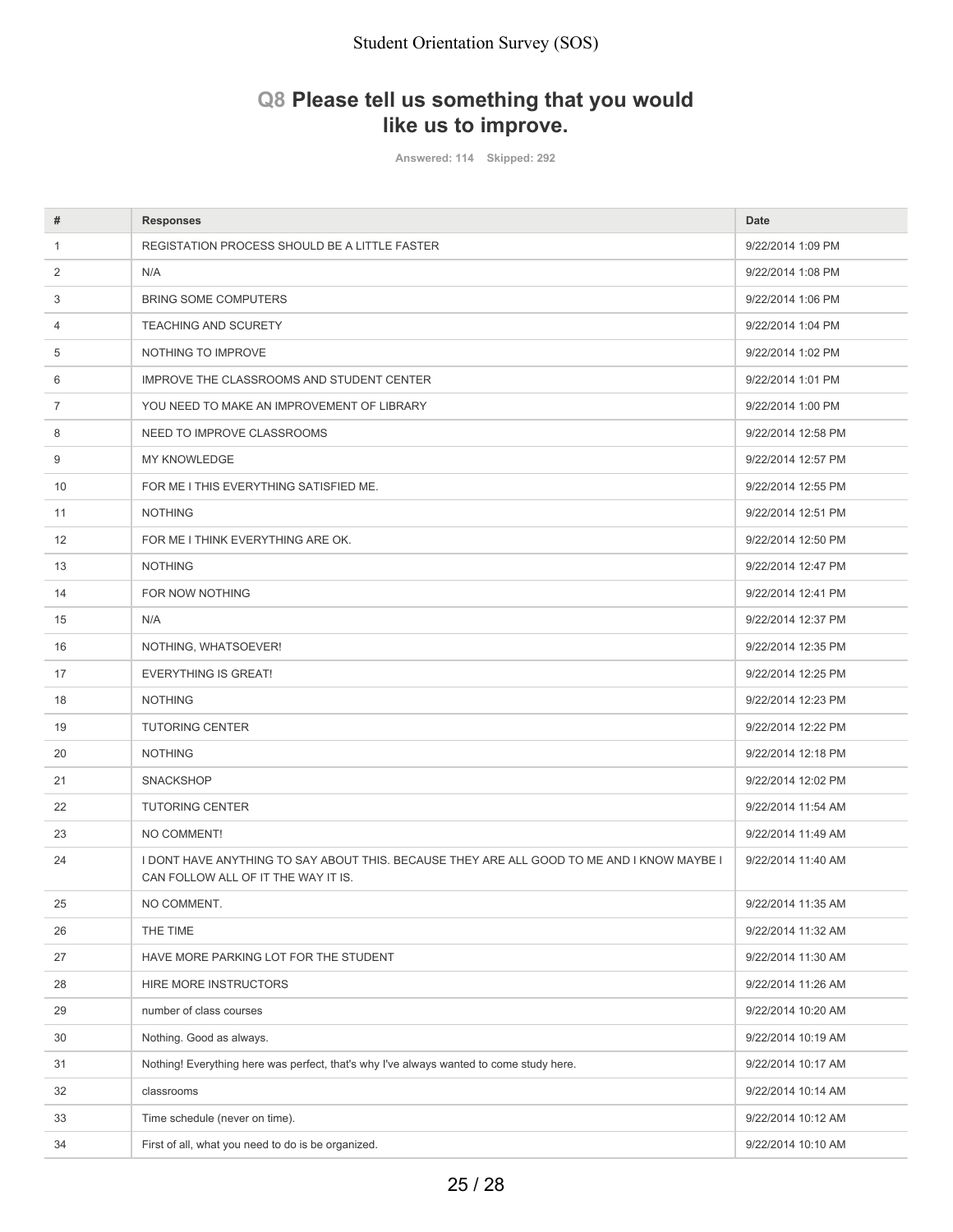| 35 | The earliness of the staff.                                                                                                                                                                                                | 9/22/2014 10:08 AM |
|----|----------------------------------------------------------------------------------------------------------------------------------------------------------------------------------------------------------------------------|--------------------|
| 36 | My college work, studies, and concentration plus I also wanted to improve my major so that I'll be capable of doing it in<br>the future.                                                                                   | 9/19/2014 12:06 PM |
| 37 | The meals were not enough.                                                                                                                                                                                                 | 9/19/2014 12:02 PM |
| 38 | COM-FSM needs to provide more major fields. For example: Engineering and Forensic Physcology.                                                                                                                              | 9/19/2014 11:56 AM |
| 39 | My skills in computer.                                                                                                                                                                                                     | 9/19/2014 11:51 AM |
| 40 | I would really appreciate it if you guys have a lot of fun ice breakers during the orientations.                                                                                                                           | 9/19/2014 11:50 AM |
| 41 | The thing that I want them to improve is the way they lecture us. Sometimes I do not get what they are saying<br>because most of the time they play jokes, so I want them to be more serious this time.                    | 9/19/2014 11:42 AM |
| 42 | Please improve a bit on your peer counseling services so that other students can be more interested in hearing college<br>presentations.                                                                                   | 9/19/2014 11:34 AM |
| 43 | I would really appreciate it if you guys improve on the explanations that you gave us. I would learn a whole lot more if<br>you guys did that.                                                                             | 9/19/2014 11:32 AM |
| 44 | The rules/policies about drugs/alcohol should improve more.                                                                                                                                                                | 9/19/2014 11:29 AM |
| 45 | Improve the campus and provide on tour days.                                                                                                                                                                               | 9/19/2014 11:23 AM |
| 46 | Everything is fine!                                                                                                                                                                                                        | 9/19/2014 11:19 AM |
| 47 | Ban smoking on campus.                                                                                                                                                                                                     | 9/19/2014 11:14 AM |
| 48 | The policy of chewing to change. As long as we have our spittoon we can change.                                                                                                                                            | 9/19/2014 11:13 AM |
| 49 | Nothing to improve.                                                                                                                                                                                                        | 9/19/2014 11:09 AM |
| 50 | Well, I want you guys to show how you love school and you get into an interesting leaders and so many you guys<br>have.                                                                                                    | 9/19/2014 11:07 AM |
| 51 | Nothing much I want you guys to improve.                                                                                                                                                                                   | 9/19/2014 11:03 AM |
| 52 | The policy of chewing. It's very strong. It needs to be eliminated from the policy.                                                                                                                                        | 9/19/2014 11:00 AM |
| 53 | The restroom.                                                                                                                                                                                                              | 9/19/2014 10:45 AM |
| 54 | Students to knock on the doors every time.                                                                                                                                                                                 | 9/19/2014 10:40 AM |
| 55 | I think everything is fine around here.                                                                                                                                                                                    | 9/19/2014 10:27 AM |
| 56 | To tell the truth, there is nothing I think that needs improvement.                                                                                                                                                        | 9/19/2014 10:17 AM |
| 57 | To tell the truth, there is nothing I think that needs improvement.                                                                                                                                                        | 9/19/2014 10:16 AM |
| 58 | Starting on time.                                                                                                                                                                                                          | 9/18/2014 5:39 PM  |
| 59 | Nothing much. Just to improve your skills of making us laugh because we would love that as long as we are here.                                                                                                            | 9/18/2014 5:34 PM  |
| 60 | More majors for example, Architecture                                                                                                                                                                                      | 9/18/2014 5:29 PM  |
| 61 | School policies                                                                                                                                                                                                            | 9/18/2014 5:28 PM  |
| 62 | It's all good.                                                                                                                                                                                                             | 9/18/2014 5:24 PM  |
| 63 | All good.                                                                                                                                                                                                                  | 9/18/2014 5:21 PM  |
| 64 | Give more information on classes before registration.                                                                                                                                                                      | 9/18/2014 5:00 PM  |
| 65 | Time for eating.                                                                                                                                                                                                           | 9/18/2014 4:59 PM  |
| 66 | cafeteria food.                                                                                                                                                                                                            | 9/18/2014 4:57 PM  |
| 67 | The way our ladies dress.                                                                                                                                                                                                  | 9/18/2014 4:56 PM  |
| 68 | I think everything is good!                                                                                                                                                                                                | 9/18/2014 4:54 PM  |
| 69 | Sorry, but I think everything is fine.                                                                                                                                                                                     | 9/18/2014 4:52 PM  |
| 70 | Actually, there is one thing missing. Some orientation leaders are treating the students unfair. They helped their<br>relatives a lot and forget about others, and that is all I have got and again thanks to the leaders. | 9/18/2014 4:49 PM  |
| 71 | all good                                                                                                                                                                                                                   | 9/15/2014 4:37 AM  |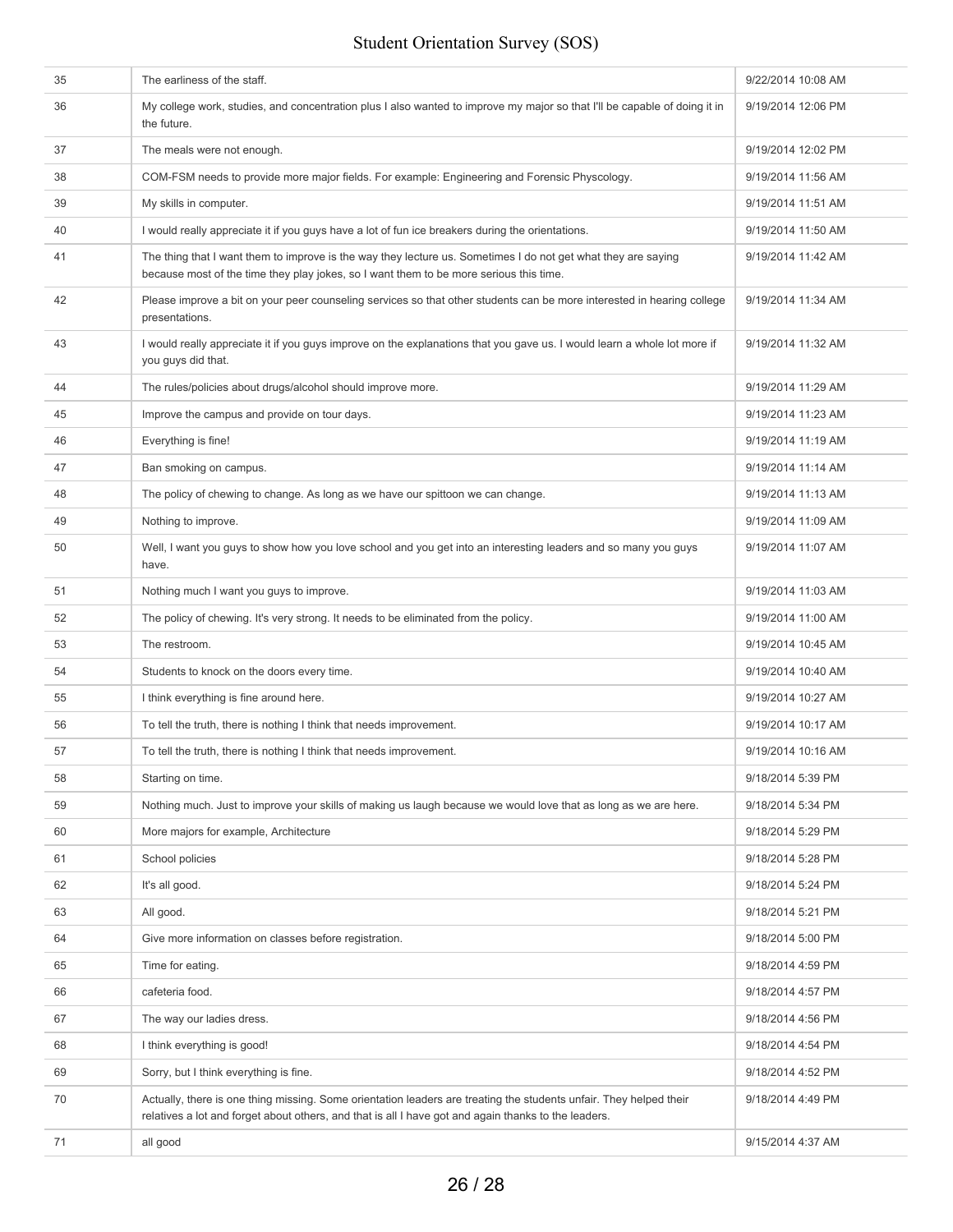| 72  | improve more policies good that they will not be suspended                                            | 9/15/2014 4:13 AM  |
|-----|-------------------------------------------------------------------------------------------------------|--------------------|
| 73  | mathematics                                                                                           | 9/15/2014 4:10 AM  |
| 74  | nothing                                                                                               | 9/15/2014 4:09 AM  |
| 75  | i want you to continue work and advice us student and help out.                                       | 9/15/2014 4:05 AM  |
| 76  | the manegment.                                                                                        | 9/15/2014 3:59 AM  |
| 77  | ability to learn                                                                                      | 9/15/2014 3:46 AM  |
| 78  | nothing                                                                                               | 9/15/2014 3:35 AM  |
| 79  | nothing everything is perfect                                                                         | 9/15/2014 2:47 AM  |
| 80  | we need speakers                                                                                      | 9/15/2014 2:08 AM  |
| 81  | ability of learning                                                                                   | 9/15/2014 1:49 AM  |
| 82  | the facilities                                                                                        | 9/15/2014 12:29 AM |
| 83  | the facilities                                                                                        | 9/15/2014 12:29 AM |
| 84  | I would like to improve love a good man and be a good woman.                                          | 9/4/2014 3:42 PM   |
| 85  | nothing                                                                                               | 9/4/2014 3:28 PM   |
| 86  | work quickly                                                                                          | 9/4/2014 3:24 PM   |
| 87  | Its okay with me to follow orders.                                                                    | 9/4/2014 2:57 PM   |
| 88  | Schedule and Policies.                                                                                | 9/4/2014 2:05 PM   |
| 89  | Schedule and policies.                                                                                | 9/4/2014 1:39 PM   |
| 90  | Be responsible and help the new student.                                                              | 9/4/2014 1:33 PM   |
| 91  | Nothing                                                                                               | 9/4/2014 1:03 PM   |
| 92  | No comment                                                                                            | 9/4/2014 12:48 PM  |
| 93  | Fine                                                                                                  | 9/4/2014 12:42 PM  |
| 94  | None                                                                                                  | 9/4/2014 12:40 PM  |
| 95  | Being a good teaching people and also a good server.                                                  | 9/4/2014 12:29 PM  |
| 96  | English and Math.                                                                                     | 9/4/2014 12:23 PM  |
| 97  | I would like to improve my English and Math.                                                          | 9/4/2014 12:11 PM  |
| 98  | time management                                                                                       | 9/4/2014 11:18 AM  |
| 99  | i want you to continue the work and advice for us, working hard to the students, and help out.        | 9/4/2014 10:44 AM  |
| 100 | nothing.                                                                                              | 9/4/2014 10:38 AM  |
| 101 | mathematics                                                                                           | 9/4/2014 10:33 AM  |
| 102 | improve more policies good that they will not be suspended                                            | 9/4/2014 10:31 AM  |
| 103 | Nothing everything g is perfect.                                                                      | 9/3/2014 8:38 PM   |
| 104 | no comment                                                                                            | 9/3/2014 8:34 PM   |
| 105 | the place for the registration because those rooms are too small                                      | 9/3/2014 8:32 PM   |
| 106 | My Graduation.                                                                                        | 9/3/2014 8:11 PM   |
| 107 | Nothing                                                                                               | 9/3/2014 8:03 PM   |
| 108 | ability of learning                                                                                   | 9/3/2014 8:02 PM   |
| 109 | the registration day need speakers to inform them loudly on what to do so that they can hear clearly. | 9/3/2014 7:59 PM   |
| 110 | the registration day need speakers to inform them loudly on what to do so that they can hear clearly. | 9/3/2014 7:59 PM   |
| 111 | Ability to learning                                                                                   | 9/3/2014 7:39 PM   |
| 112 | the facilities                                                                                        | 9/3/2014 7:21 PM   |